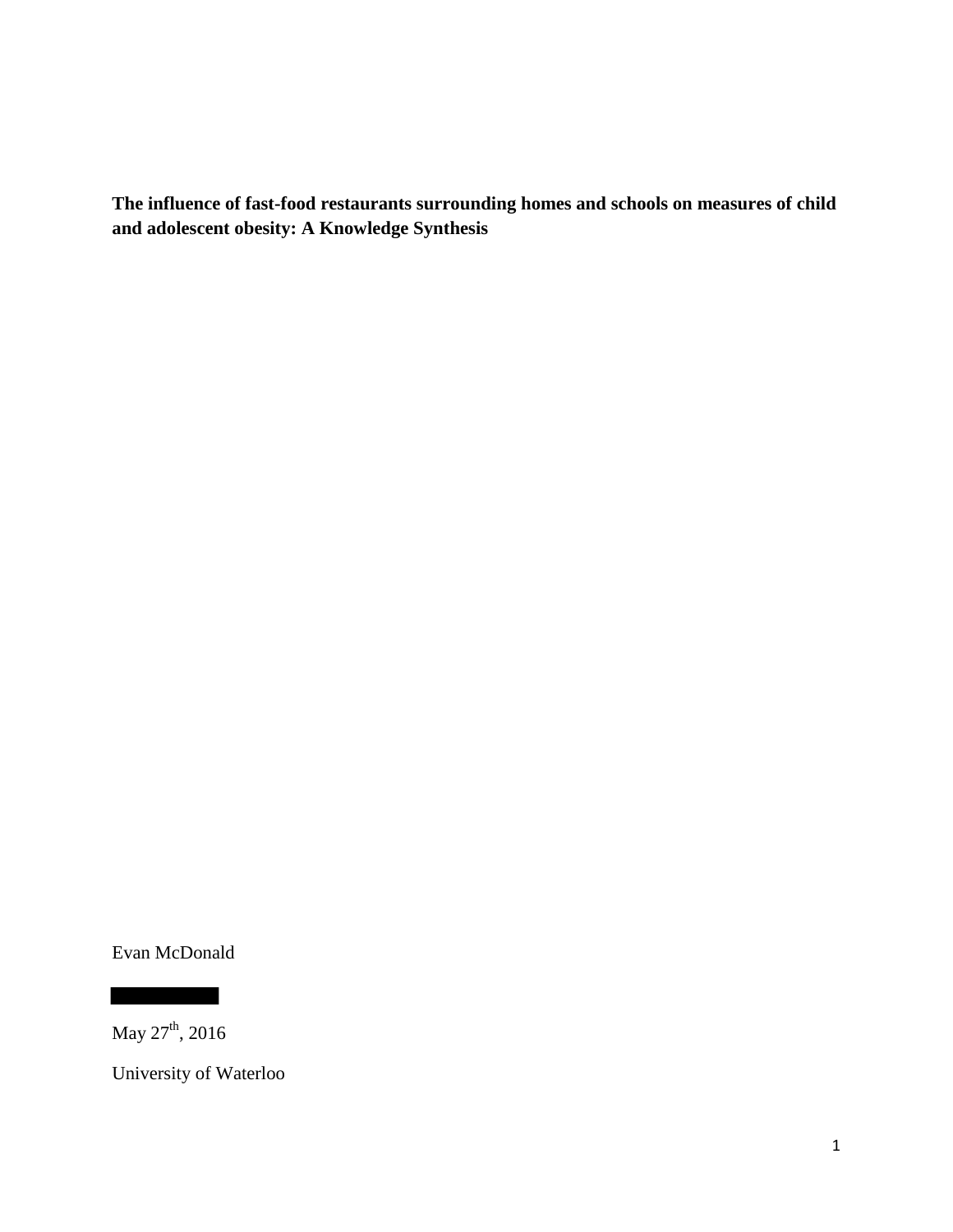# **Summary**

.

- Rates of childhood overweight and obesity in Canada have increased substantially over the last 30 years
- Overweight and obesity in childhood is associated with reduced social and emotional well-being and increased risk of developing cardiovascular disease and type II diabetes in adulthood
- Interventions to combat the rising level of obesity in children have largely focussed on changing behavioural factors such as healthy eating and exercise at the individual level, with limited success
- Research has shown that components of the built environment encourage increased energy consumption and sedentary behaviour
- In recent years, fast-food restaurants have come under increased scrutiny for their role in contributing to the obesity epidemic
- Evidence to date suggests that the density of fast-food restaurants surrounding children' schools and homes *may* be associated with increased BMI, but is likely not associated with food consumption patterns or food purchasing behaviour
- Currently, there is little evidence to support policy decisions that limit the number or proximity of fast-food restaurants surrounding neighbourhoods and schools
- Additional, high quality longitudinal studies are needed to measure changes in food consumption patterns and food purchasing behaviour in children as their food environment changes over time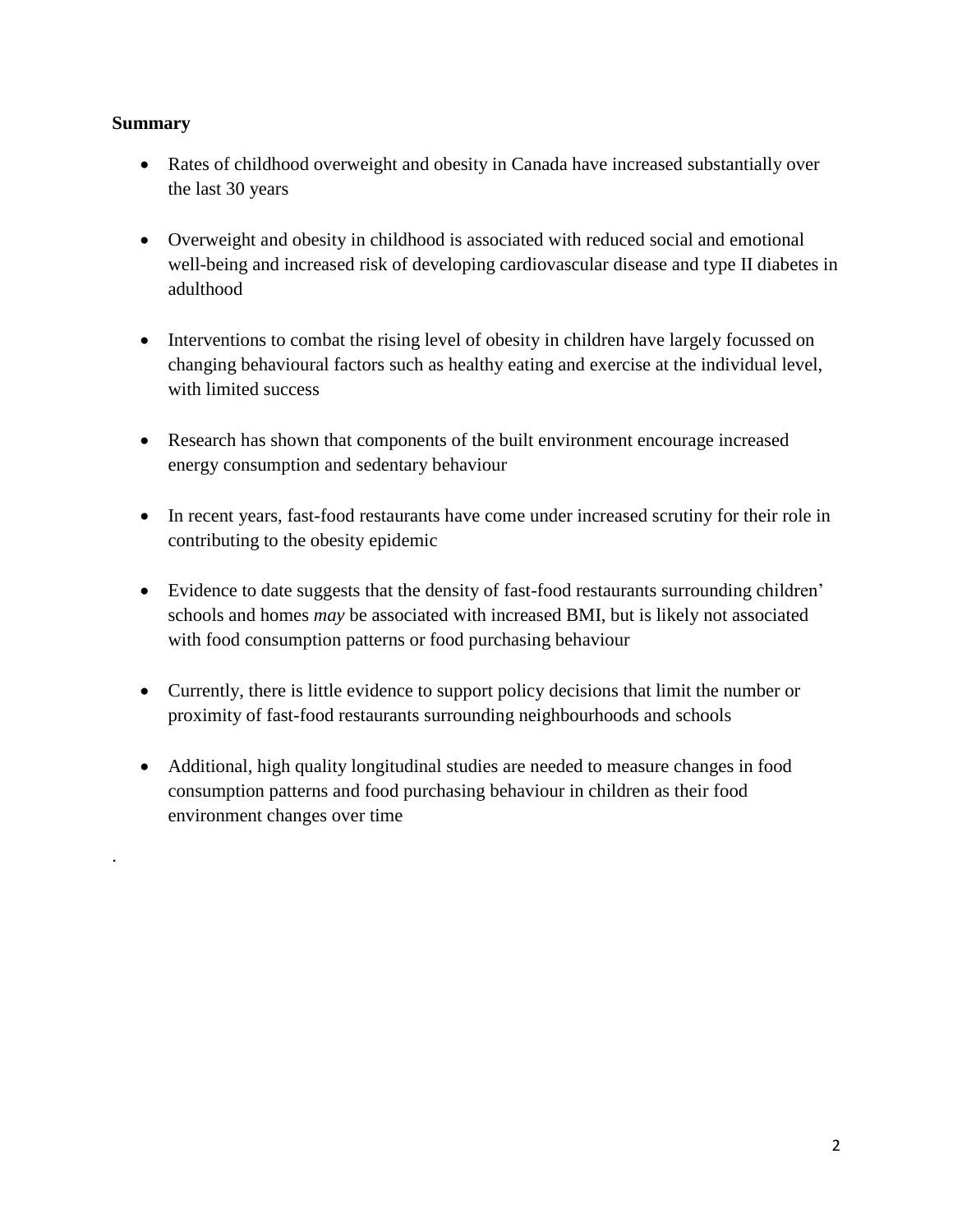# **Introduction**

Childhood obesity is one of the most pressing public health concerns of the  $21<sup>st</sup>$  century (1). Its prevalence has increased substantially, both in Canada and abroad for the better part of the last three decades (2). According to results from the 2009 and 2011 Canadian Health Measures Survey, close to one third (31.5%) of all Canadian children between the ages five and 17 are overweight or obese (3). The health effects of overweight and obesity in childhood are significant and well-established. In addition to being at increased risk for developing insulin resistance and hypertension, overweight and obese children often experience diminished social and emotional well-being (3). Overweight and obesity are known to track into adulthood, increasing the premature onset of cardiovascular disease, type II diabetes and some cancers (4, 5). Presently, more than half of all adult Canadians are overweight or obese. If current trends continue, by the year 2040, it is estimated that more than 70% of Canadians over the age of 40 will be overweight or obese  $(6)$ .

Interventions to combat the rising levels of obesity have typically focussed on preventing excess weight gain in childhood and adolescence by influencing individual level factors, such as diet and physical activity through behavioural intervention and education, with limited success (7). More recently, interventions have focussed on altering the environmental conditions that lead to obesogenic environments. That is, environments that foster and encourage sedentary behaviour and increased energy consumption (8). Much of this attention concerns the role the built environment plays in encouraging unhealthy lifestyle choices. A chief component of the built environment that has come under scrutiny in recent years for its part in contributing to the obesity epidemic, is fast-food restaurants.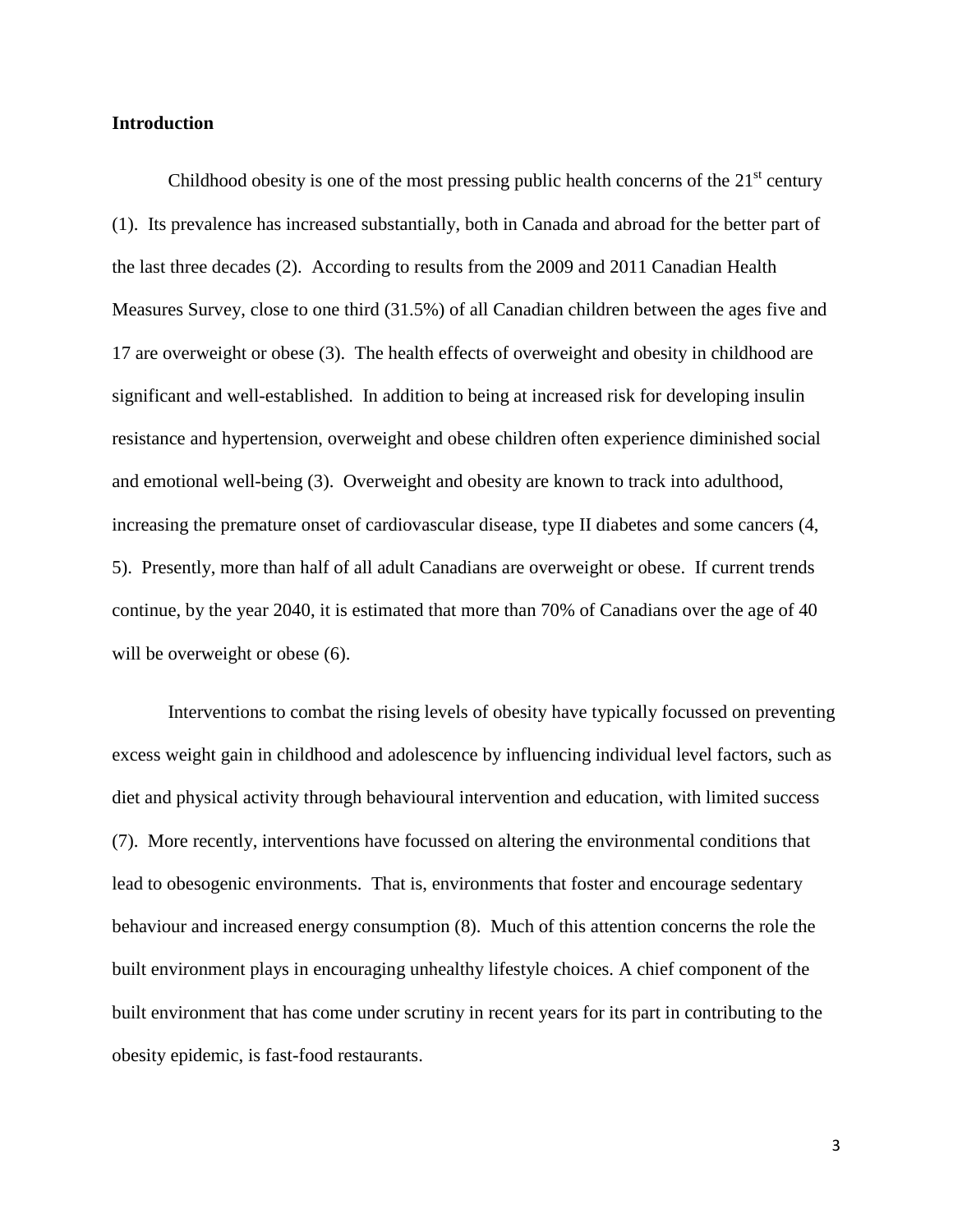Interestingly, the birth and growth of the fast food industry have paralleled the rise in obesity in much of western society (9). Between 1977 and 1996, there was a 300% increase in the percentage of calories ingested from fast-food restaurants among American adolescents (9). Research has shown that children and adolescents who consume fast food have higher daily levels of sodium, fat, carbohydrates and total energy intake (10). Given that the mobility of most children and adolescents is restricted to areas within walking or biking distance of their schools and homes, it is thought that the immediate food environment is highly influential on their dietary habits. Furthermore, fast-food restaurants tend to cluster around schools, and are increasingly prevalent in communities with high numbers of ethnic minority and socially deprived residents (11). To date, studies on the relationship between neighbourhood and community environments and obesity has focussed on adults. This review will explore the availability and accessibility of fast-food restaurants to homes and schools and their association with childhood overweight and obesity.

# **Methods**

The evidence review was conducted on English, peer-reviewed literature using the webbased academic search tools: Primo (University of Guelph), Medline (PubMed) and Google Scholar. The search terms included a combination of: "Child and Adolescent," "Fast-food restaurants," "Overweight and obesity," "Childhood obesity and schools," "Neighbourhood environments," "Food purchasing behaviour," and "BMI." Given the depth of evidence, and the word limit restrictions of the review, only journal articles proceeding 2010 were included. However, after scanning reference lists for relevant journal articles, a study from 2009 was added to the literature review as it is a highly cited article and important contributor to the body of evidence. All abstracts were screened and checked for relevance, and only studies that pertained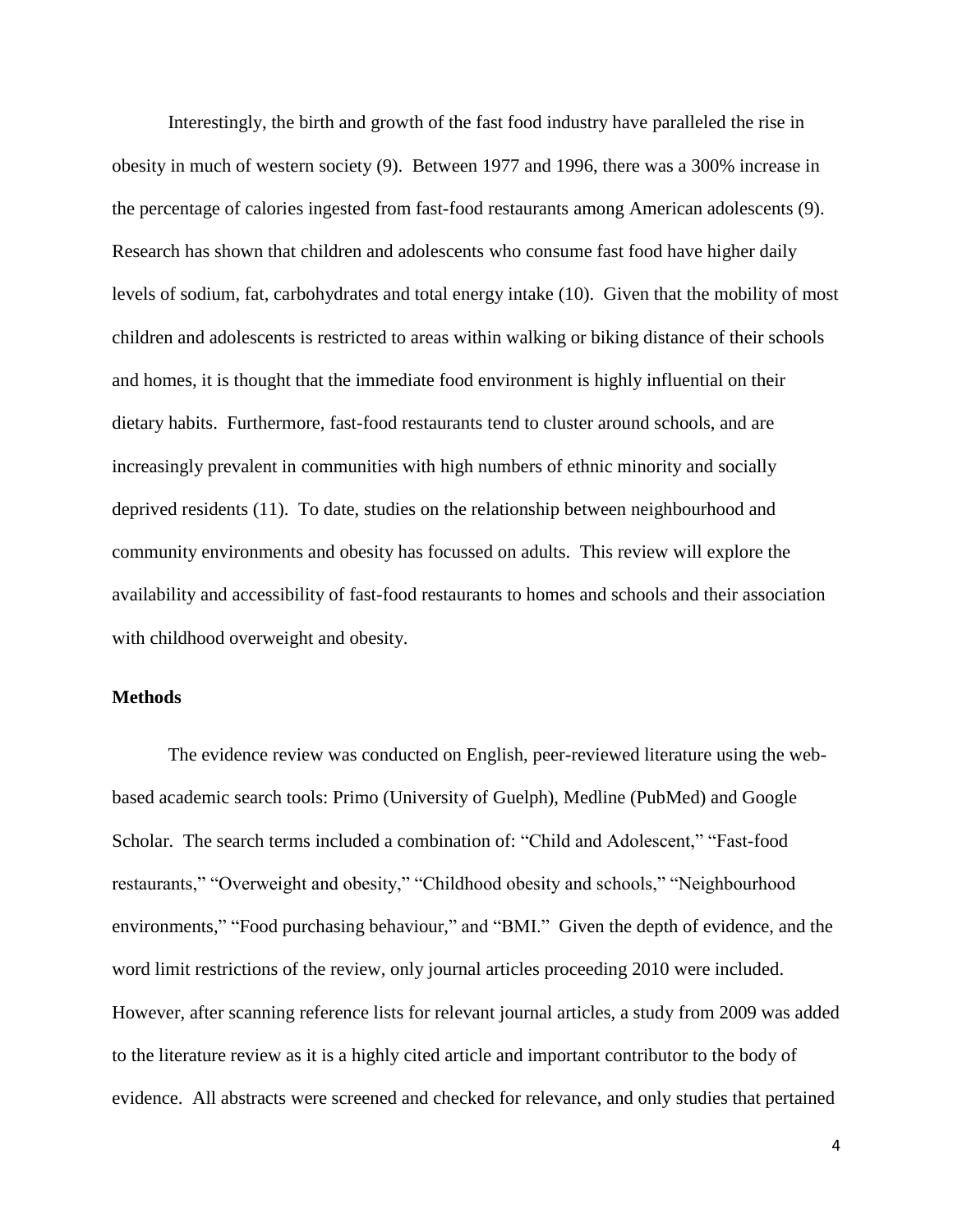to children between the ages of five and 18 were included. Articles which measured the built environment surrounding the school or home were selected. This included any food store or catering establishment, but precluded food provision within the school (cafeterias). Outcome data were required to include at least one measure related to overweight and obesity, including: BMI, overweight or obesity status, body weight, food purchasing behavior or dietary intake. Studies are grouped according to these outcome measures.

# **Results and Discussion**

#### *Fast-food restaurants, BMI and body weight*

Pedro and colleagues (2013) conducted a cross-sectional study to assess the effect of fastfood restaurants on childhood obesity in students from kindergarten through grade 10 in all Arkansas Public Schools. Researchers found that the addition of a fast-food restaurant within a one mile radius from a school increased obesity levels by 1.23 percentage points (12). Similarly, Gilliland and colleagues discovered that fast-food outlets within the local school neighbourhood were associated with significantly higher BMI z-scores in 1,048 students aged 10-14 from 20 schools in London, Ontario Canada (23).

To assess the impact of fast-foods within children's neighbourhood on bodyweight, Fraser and Edwards (2010) mapped fast-food restaurants using GIS software and assessed the proximity and density of these outlets to children's residences. They determined that the distance from a youth's residence to the nearest fast-food restaurant (proximity) was not associated with obesity; however the number (density) of fast-food restaurants was associated with the likelihood of being overweight or obese (17). In a similar study, from the UK, researchers divided food outlets into three categories: BMI-healthy, BMI-unhealthy and BMI-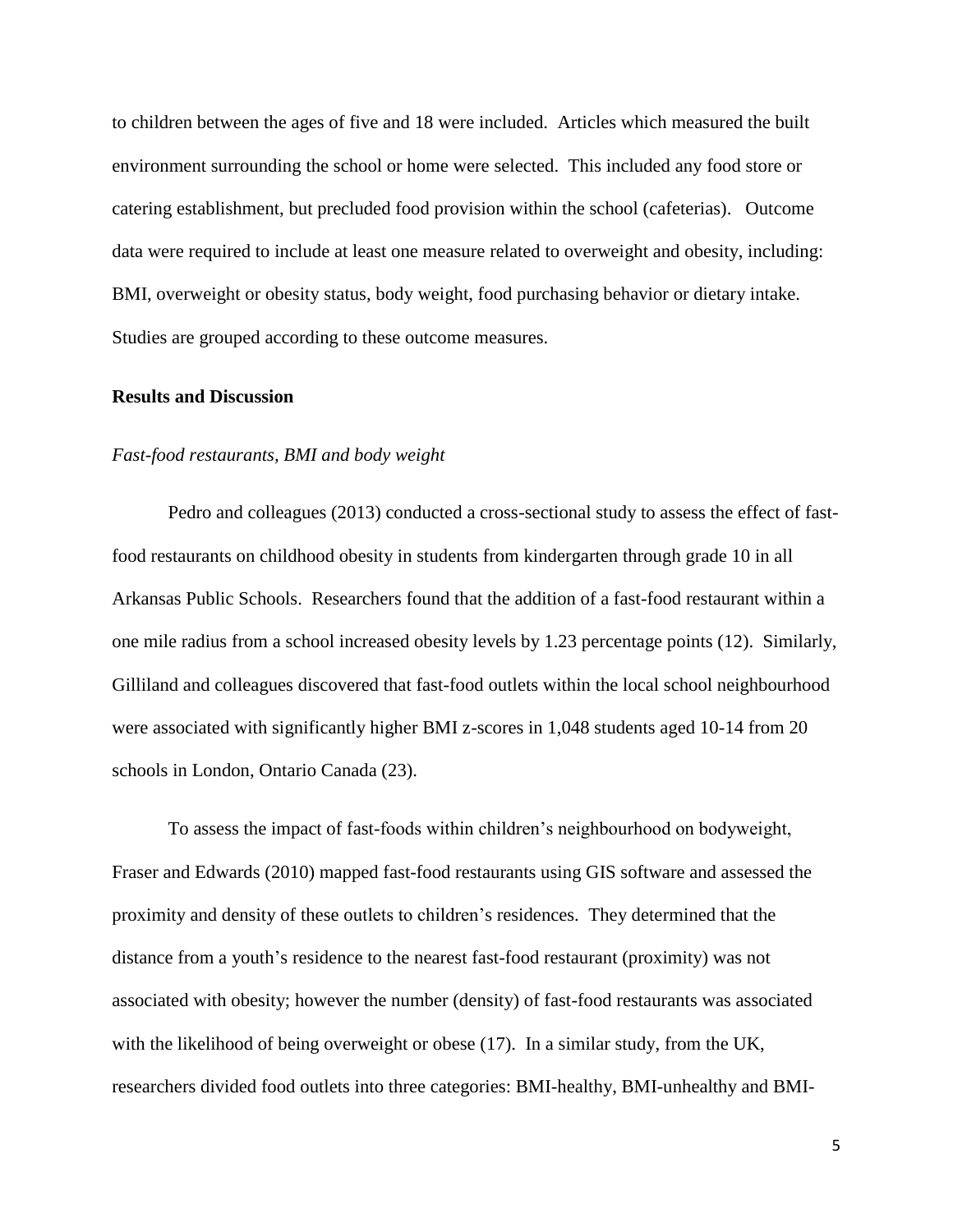intermediate, based on the quality of food items offered at these establishments (18). Results indicated that children who lived in neighbourhoods with an availability of BMI-unhealthy outlets, had on average, a body weight that was 1.3kg higher and a BMI that was  $0.4kg/m<sup>2</sup>$ larger, than children who did not have easy access to a fast-food restaurant (18).

To determine if the availability of food is a risk factor for obesity, Helen Lee (2012) used a multi-level longitudinal modeling framework to investigate children's weight transitions over time. Results suggested that the density and proximity of fast-food restaurants was not independently related to weight gain over time. In other words, children and adolescents who were either in close proximity to fast-food establishments or had a large number of them within their neighbourhood did not have an increased risk of becoming overweight or obese (20).

Although the cross-sectional studies suggest a positive relationship between the number of fast-food outlets accessible to children and their BMI and weight status, there may be other plausible explanations for these results. Since, researchers did not assess the food consumption patterns of youth, or the frequency which students purchased and ate food products from these outlets, it is possible that fast-food establishments purposefully locate near overweight consumers or that overweight consumers choose to purchase homes in locations that are in close proximity to fast-food restaurants (12). Furthermore, the proximity of fast-food restaurants to children's schools and neighbourhoods may be an indicator of other factors that are directly correlated with BMI, such as the economic development surrounding the school or neighbourhood (13).

# *Fast-food restaurants and food consumption patterns*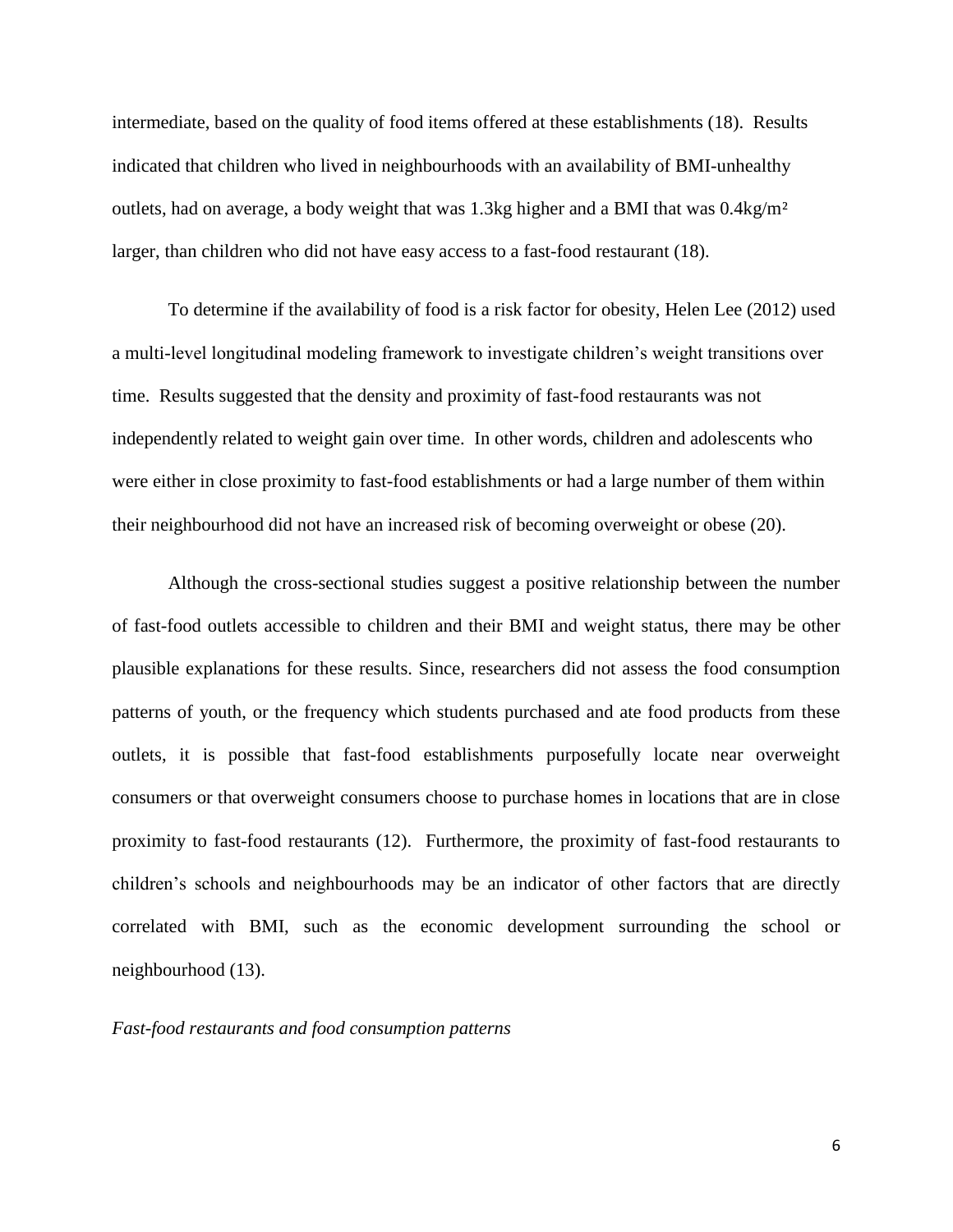To determine whether the food consumption patterns of youth differed based on their proximity to fast-food restaurants, Davis and Carpenter (2009) analyzed the California Health Kids Survey to collect data on more than 500,000 middle and high school students across California. Investigators discovered that youth who had at least one fast-food outlet within a half mile radius of their school, ate fewer servings of fruit and vegetables, consumed more soda and were more likely to be overweight and obese compared with youths who did not have a fast-food restaurant close by (13). However, no relationship existed between BMI, fast-food consumption or body weight and fast-food restaurants in radii greater than a half mile from the school (13). Perhaps any distance greater than one half mile is too far for youth to travel during a recess or lunch break, and should not be considered within the immediate school environment.

Melissa Laska and her colleagues (2010) investigated the relationship between the proximity and density of food outlets in school and home environments and dietary consumption patterns, BMI and body fat percentage. They found no significant associations between food consumption patterns, macronutrient levels, total energy intake or fast-food purchasing behaviour and the proximity or density of fast-food restaurants (22). Similarly, Ruopeng and Sturm (2012) reported no association between the consumption patterns of children and adolescents and the density of fast-food restaurants located within 0.1 and 0.5 miles of children's schools (15). In addition, researchers analyzed the density of grocery stores and food markets within 0.1 and 0.5 miles of the schools. They discovered that students in school neighbourhoods with significantly higher numbers of healthy food markets did not have improved diet quality or a reduced BMI compared to students from schools with few healthy food outlets located nearby (13).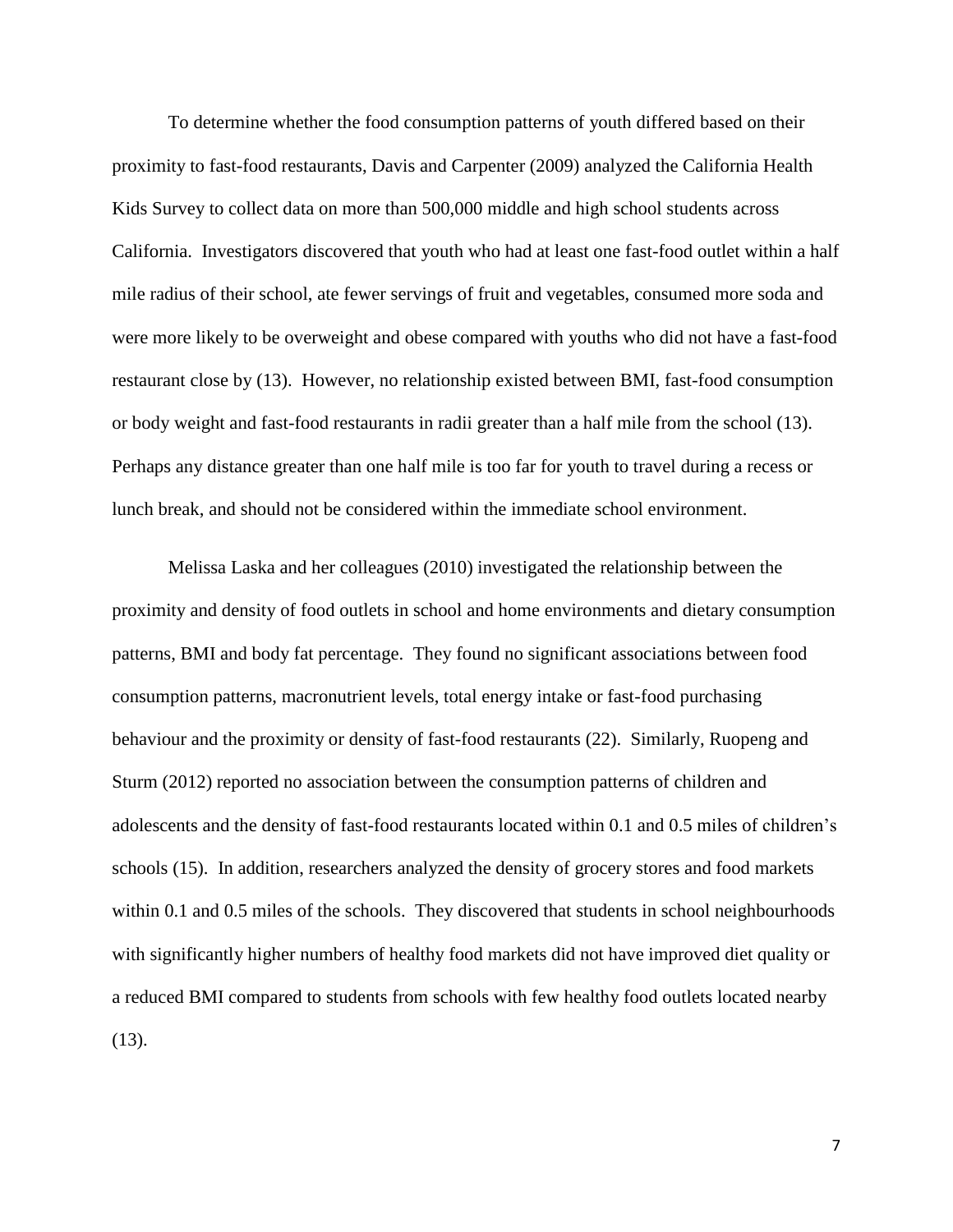To measure food consumption changes over time, Fraser and his colleagues (2012) assessed parent reported consumption of fast-food, fast-food density and proximity, as well as BMI, body fat percentage, obesity status and dietary patterns at age 13 and age 15, in 4827 adolescents from the former Avon Region of the UK. Results indicated that eating fast-food at age 13 was associated with a 23% increased chance of being obese at age 15 (16), providing additional evidence for the well-established longitudinal association between the consumption of fast-food and obesity (2). Higher fast-food accessibility, as measured by neighbourhood proximity and density of fast-food restaurants was positively associated with increased consumption of fast-food in two rural regions, but was negatively associated with regions in the north and south of Bristol (16). These conflicting findings suggest that there may be a spatial variation in the effect of fast-food restaurants in measures of overweight and obesity.

Important to note is that these researchers did not assess whether these consumption patterns reflected food purchased at fast-food restaurants, or food brought from home. The fact that a child has a BMI-healthy or BMI-unhealthy establishment close to home does not necessarily indicate that they eat at these locations, or that differences in their weight and BMI can attributed to the food consumed at these establishments.

# *Fast-food restaurants and indices of healthy eating*

He and colleagues (2012) used food frequency questionnaires to assess children's diets over the previous 12 months, and the Healthy Eating Index to measure their overall diet quality. Results showed that those students who attended schools with three or more fast-food restaurants within a 1km radius had lower HEI scores than did students from schools without a fast-food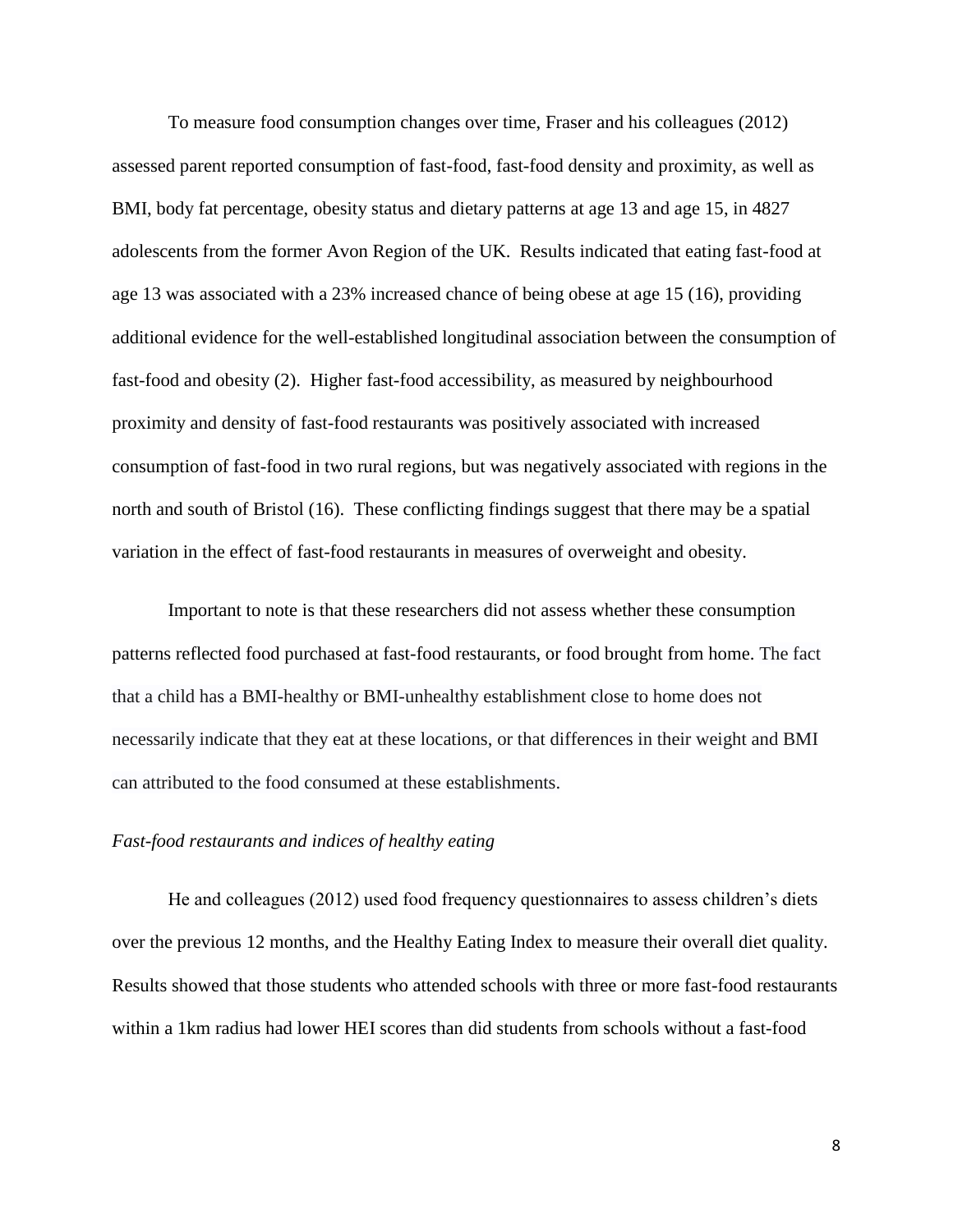restaurant within 1km (19). The proximity of supermarkets and grocery stores was not associated with the HEI scores of children in this study sample (19).

#### *Fast-food restaurants and food purchasing behaviour*

Most studies have focussed on the association between overweight and obesity and the accessibility of fast-food restaurants, failing to investigate the actual food purchasing behaviour of individuals at these establishments. To assess whether adolescents who live or attend school near fast-food restaurants eat more frequently at these establishments, Ann Forsyth and her colleagues (2012) assessed the consumption patterns of 2724 secondary school students in Minnesota, USA. Researchers found that the boys, but not girls who lived and went to school in areas with the highest density of fast-food restaurants (11+ within 1600m) ate more frequently at these establishments than with boys who lived and went to school in neighbourhoods with fewer fast-food outlets (14). However, the results were insignificant at densities less than 11 fast food restaurants within 1600m from the school.

#### *Socio-demographic influences on fast-food consumption*

The evidence is clear: fast-food restaurants tend to cluster in neighbourhoods with a high number of socially deprived, low income and minority residents (14). Studies indicate Caucasians and Asians have significantly fewer fast-food restaurants within 1600m of their home than Native Americans, Hispanics and African-Americans, even after adjusting for SES (14). Adolescents living in neighbourhoods with a median household income lower than the national average have an average of 6.6 fast-food restaurants within 1600m of their home compared with an average of 4.8 for families in high income brackets (14). These families have the highest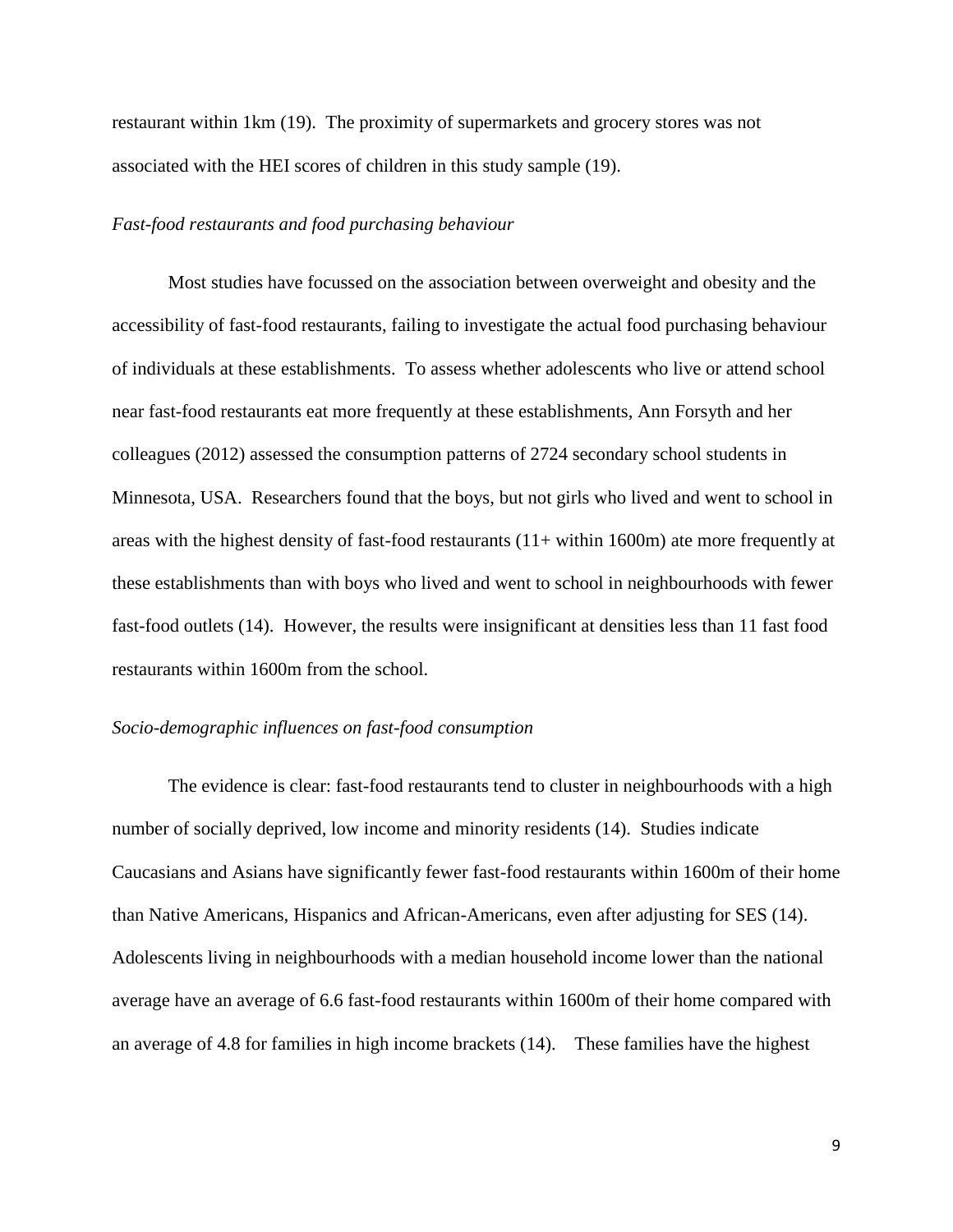risk of developing obesity and the fewest resources available to influence their immediate food environment (20).

According to Lee (2012), in their first year of formal schooling, students who lived in poor ethnic communities had significantly more fast-food establishments within walking distance than their white, affluent counterparts (20). Investigators found that children's BMI increased from kindergarten through to grade 5, but increased at a much greater rate for poor, Black and Hispanic children. Modelling revealed that it was not the accessibility of healthy food outlets, nor the inaccessibility of unhealthy food stores that was protective of weight gain over time. Researchers discovered that parent's income at the highest level and maternal education were two factors which protected against excessive weight gain in childhood (20). This result is not surprising, as increased SES has been associated with a decreased frequency of eating at fastfood restaurants (14). Perhaps interventions targeting socio-demographic characteristics may be more successful in combating childhood obesity than initiatives that improve the accessibility of healthy food outlets or that limit exposure to unhealthy establishments (20).

# **Limitations**

Several methodological limitations were present in the studies discussed in this evidence review. Much of the research concerning the association between the presence of fast-food restaurants and the incidence of childhood obesity is cross-sectional. Since cross-sectional studies are carried out at one point in time, they cannot infer causality. They are susceptible to confounding and are unable to determine the direction of association (24). In many of the studies reviewed, measurement bias is likely. Information pertaining to the dietary habits of children and adolescents was reported by their parents, who may not provide an accurate

10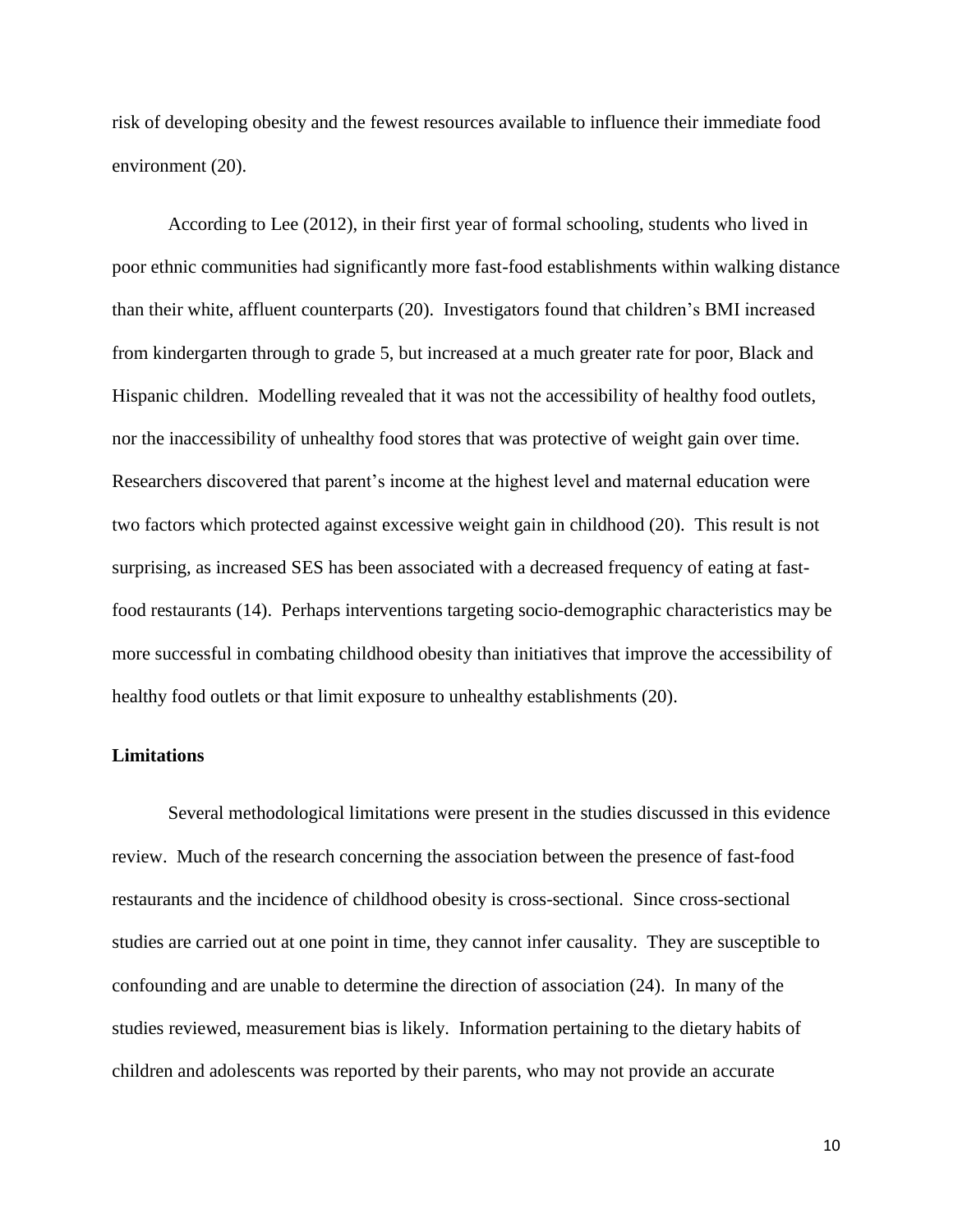depiction of the fast-food items consumed by their children (16). In some cases, dietary recalls included single item questions without the use of serving size to gauge consumption patterns (14). Data that assessed youth's fast-food consumption patterns did not specify the types of foods eaten at these locations. Many fast-food outlets now offer healthy alternatives to the typical high fat, low micronutrient options (16). To determine the location of food establishments, many investigators used commercial and business listings; however some addresses did not reflect the actual locations of fast-food restaurants (15). Furthermore, there is currently no agreed upon definition of fast-food in the literature, making comparison between studies difficult (20).

#### **Conclusions and Policy Implications**

This review summarizes the evidence for the influence of fast-food restaurants on childhood and adolescent obesity. Evidence to date suggests that BMI and weight gain *may* be positively correlated with the prevalence of fast-food restaurants located near youth's schools and homes. However, there is little evidence to suggest that food consumption patterns or food purchasing behaviour is influenced by the number or location of fast-food restaurants. Inconsistencies in study findings may be attributable to methodological limitations, such as failing to account for other factors of the built environment which may influence weight gain and fast food consumption (18). There is consistent evidence that low income, high minority populations have significantly more fast-food restaurants near their homes and schools (14). However, at this point, the scientific evidence does not support policies to limit the number of fast-food restaurants surrounding children's homes and schools. High quality, longitudinal studies are required to measure changes in food consumption patterns and food purchasing behaviour of children as the food environment changes over time.

11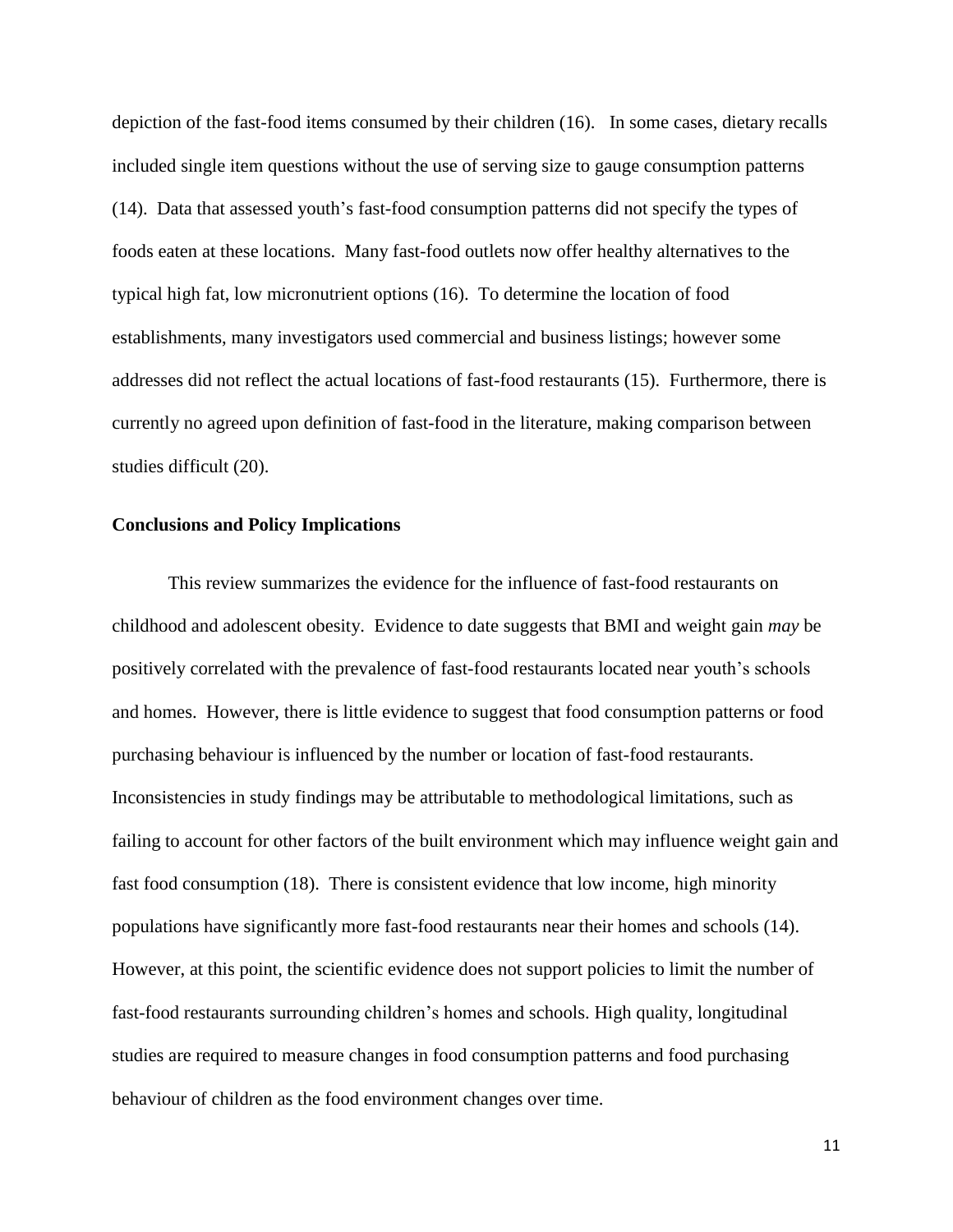# **References**

1) Childhood overweight and obesity [Internet]. World Health Organization. 2016 [cited 27 May 2016]. Available from:<http://www.who.int/dietphysicalactivity/childhood/en/>

2) Public Health Agency of Canada. *Curbing Childhood Obesity; A Federal, Provincial and Territorial Framework for Action to Promote Healthy Weights*, 2012.

3) Overweight and obesity in children and adolescents: Results from the 2009 to 2011 Canadian Health Measures Survey [Internet]. Statcan.gc.ca. 2015 [cited 27 May 2016]. Available from: <http://www.statcan.gc.ca/pub/82-003-x/2012003/article/11706-eng.htm>

4) Peeters A, et al. (2003) Obesity in adulthood and its consequences for life expectancy: A life table analysis. *Annals of Internal Medicine,* 138, 24 – 32

5) Danaei G, et al. (2005) Causes of Cancer in the world: comparative risk assessment of nine behavioural and environmental risk factors. *Lancet,*: 366, 1786 – 1793

6) Childhood Obesity Foundation [Internet]. Childhood Obesity Foundation. 2016 [cited 27 May 2016]. Available from:<http://childhoodobesityfoundation.ca/what-is-childhood-obesity/statistics/>

7) Summerbell CD, Waters E, Edmunds LD, Kelly S, Brown T, Campbell KJ. Interventions for preventing obesity in children. Cochrane Database Syst Rev 2005;CD001871.

8) Glanz K, Sallis JF, Saelens BE et al. (2005) Healthy nutrition environments: concepts and measures. Am J Health Promot 19, 330–333.

9) Maddock, J., 2004. The relationship between obesity and the prevalence of fast food restaurants: state level analysis. American Journal of Health Promotion 19 (2), 137–143.

10) Blair Lewis, L., Sloane, D.C., Nascimento, L.M., Diamant, A.L., Guinyard, J.J., Yancey, A.Y., Flynn, G., 2005. African Americans' access to healthy food options in south Los Angeles restaurants. American Journal of Public Health 95 (4), 668–672.

11) Morland K, Wing S, Diez RA et al. (2002) Neighborhood characteristics associated with the location of food stores and food service places. Am J Prev Med 22, 23–29

12) Alviola PA, Nayga RM, Thomsen MR, Danforth D, Smartt J. The effect of fast-food restaurants on childhood obesity: a school level analysis. Economics & Human Biology. 2014 Jan 31;12:110-9.

13) Currie J, DellaVigna S, Moretti E, Pathania V. The effect of fast food restaurants on obesity and weight gain. American Economic Journal: Economic Policy. 2010 Aug 1:32-63.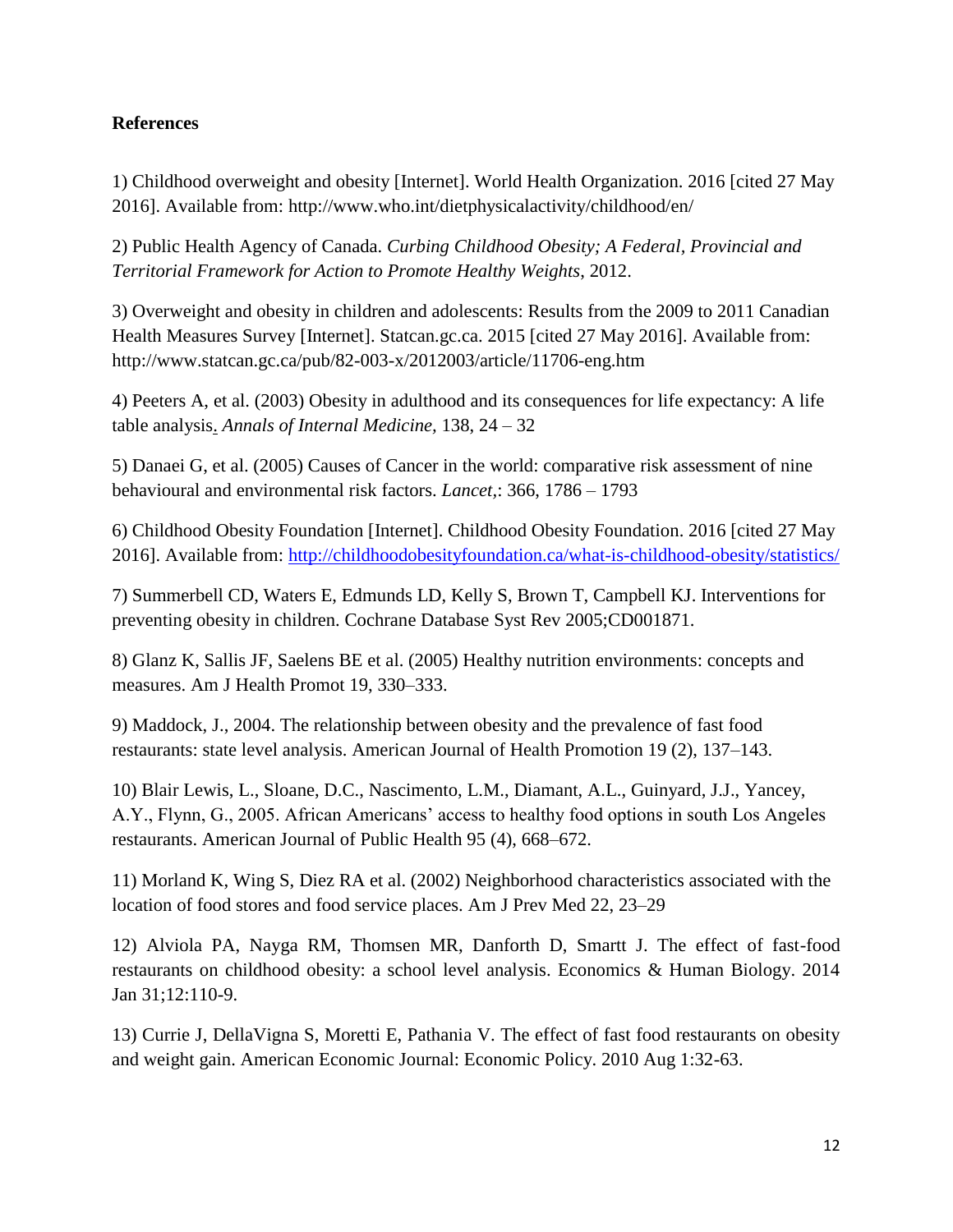14) Forsyth A, Wall M, Larson N, Story M, Neumark-Sztainer D. Do adolescents who live or go to school near fast-food restaurants eat more frequently from fast-food restaurants?. Health & place. 2012 Nov 30;18(6):1261-9.

15) An R, Sturm R. School and residential neighborhood food environment and diet among California youth. American journal of preventive medicine. 2012 Feb 29;42(2):129-35.

16) Fraser LK, Clarke GP, Cade JE, Edwards KL. Fast food and obesity: a spatial analysis in a large United Kingdom population of children aged 13–15. American journal of preventive medicine. 2012 May 31;42(5):e77-85.

16) Fraser LK, Edwards KL. The association between the geography of fast food outlets and childhood obesity rates in Leeds, UK. Health & place. 2010 Nov 30;16(6):1124-8.

18) Jennings A, Welch A, Jones AP, Harrison F, Bentham G, Van Sluijs EM, Griffin SJ, Cassidy A. Local food outlets, weight status, and dietary intake: associations in children aged 9–10 years. American journal of preventive medicine. 2011 Apr 30;40(4):405-10.

19) He M, Tucker P, Irwin JD, Gilliland J, Larsen K, Hess P. Obesogenic neighbourhoods: the impact of neighbourhood restaurants and convenience stores on adolescents' food consumption behaviours. Public health nutrition. 2012 Dec 1;15(12):2331-9.

20) Lee H. The role of local food availability in explaining obesity risk among young schoolaged children. Social science & medicine. 2012 Apr 30;74(8):1193-203.

21) Laska MN, Hearst MO, Forsyth A, Pasch KE, Lytle L. Neighbourhood food environments: are they associated with adolescent dietary intake, food purchases and weight status?. Public health nutrition. 2010 Nov 1;13(11):1757-63.

22) Leung CW, Laraia BA, Kelly M, Nickleach D, Adler NE, Kushi LH, Yen IH. The influence of neighborhood food stores on change in young girls' body mass index. American journal of preventive medicine. 2011 Jul 31;41(1):43-51.

23) Gilliland JA, Rangel CY, Healy MA, Tucker P, Loebach JE, Hess PM, He M, Irwin JD, Wilk P. Linking childhood obesity to the built environment: a multi-level analysis of home and school neighbourhood factors associated with body mass index. Can J Public Health. 2012 Nov 1;103(9):15-21.

24) Williams J, Scarborough P, Matthews A, Cowburn G, Foster C, Roberts N, Rayner M. A systematic review of the influence of the retail food environment around schools on obesityrelated outcomes. obesity reviews. 2014 May 1;15(5):359-74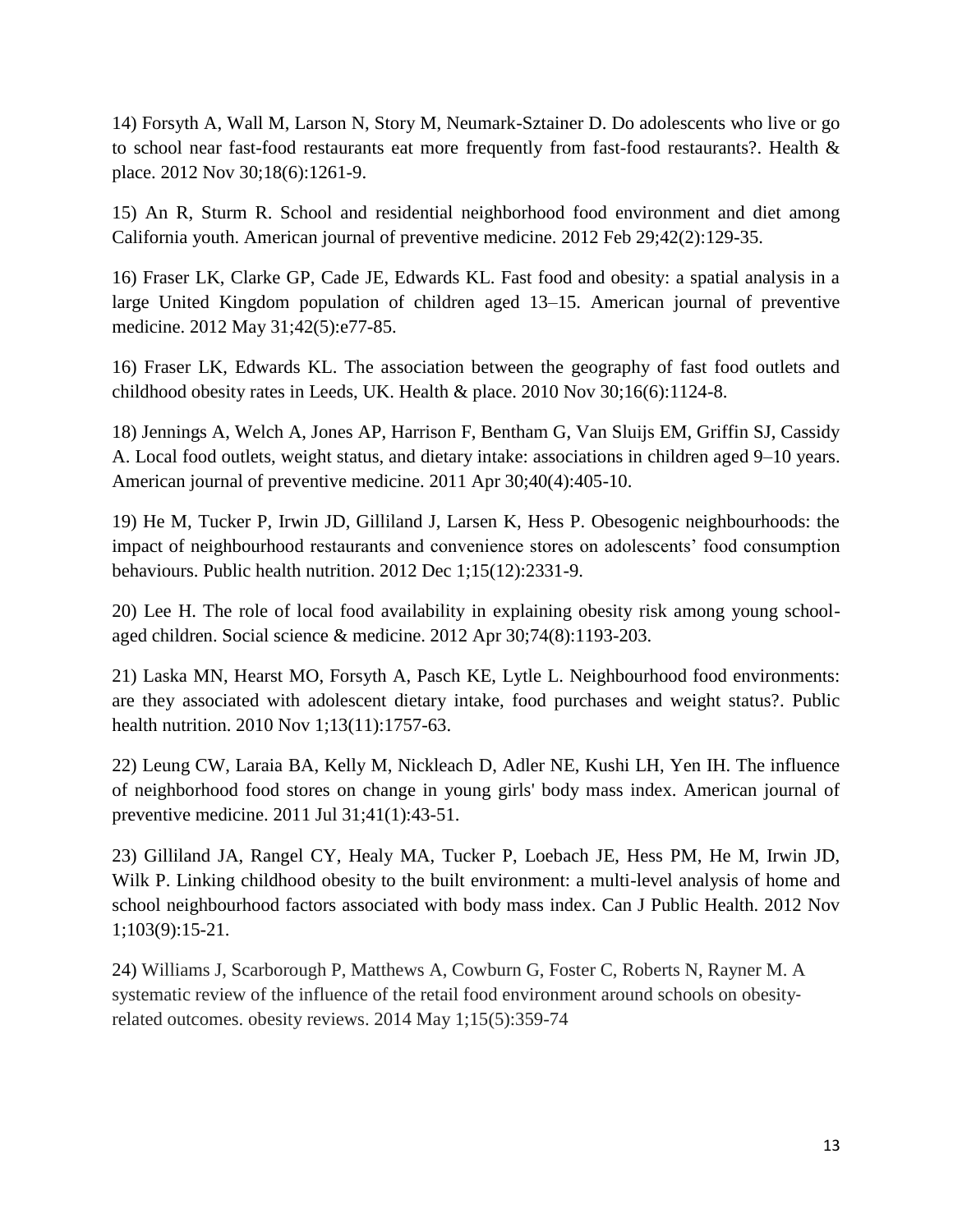# **Appendix: Article Summaries**

| <b>Article Title</b>              | <b>Methodology</b>                        | <b>Key Findings</b>                                                                                                               |
|-----------------------------------|-------------------------------------------|-----------------------------------------------------------------------------------------------------------------------------------|
| The effect of fast-food           | Study Type: cross-Sectional               | -The goal of this study was to determine the impact that the density of fast                                                      |
| restaurants on childhood          |                                           | food restaurants have on the rates of obesity in children from Arkansas                                                           |
| obesity: a school level           | <b>Participants and Setting: Students</b> | <b>Public Schools</b>                                                                                                             |
| analysis                          | from KG through grade 10 in all           | - Researchers controlled for: the enrollment proportions of each even                                                             |
|                                   | Public Schools in Arkansas, USA           | grade for which BMI data was collected, gender, race and those students<br>who were eligible for a free or reduced lunch program. |
|                                   | Outcome Measures: BMI of                  | - Researchers concluded that the addition of a fast-food restaurant within                                                        |
|                                   | students                                  | a 1 mile radius from a school increases school obesity rates by 1.23<br>percentage points (statistically significant).            |
|                                   | <i>Explanatory Variables:</i> # of fast   |                                                                                                                                   |
|                                   | food restaurants within a one mile        |                                                                                                                                   |
|                                   | radius of Arkansas Public Schools         |                                                                                                                                   |
|                                   |                                           |                                                                                                                                   |
| Proximity of Fast-Food            | Study Type: cross-sectional               | - Researchers controlled for gender, age category, grade and                                                                      |
| <b>Restaurants to Schools and</b> |                                           | race/ethnicity, youth's physical activity and exercise regimen, school and                                                        |
| <b>Adolescent Obesity</b>         | Participants and Setting: 500,000+        | contextual characteristics, including school type (middle vs high school),                                                        |
|                                   | youth (middle school and high             | the proportions of students eligible for free or reduced price meals, school                                                      |
|                                   | school students) from California,         | location types, urban vs rural locations,                                                                                         |
|                                   | USA.                                      | - Researchers found that fast-food restaurants within one half mile of their                                                      |
|                                   |                                           | school consumed fewer servings of fruits and vegetables, consumed more                                                            |
|                                   | Outcome Measures:, Youth's                | soda and were more likely to be overweight [OR] = $1.06$ , [CI] = $1.02$ ,                                                        |
|                                   | weight (BMI), overweight, obesity         | 1.10 and obese $[OR] = 1.07$ , $[CI] = 1.02$ , 1.12 that youths that were not                                                     |
|                                   | and food consumption measures             | near fast-food restaurants. Black students (but no other racial minorities)                                                       |
|                                   |                                           | had a higher association between being near a fast food restaurant and                                                            |
|                                   | <b>Explanatory Variables: The</b>         | BMI compared to all students.                                                                                                     |
|                                   | presence and number of fast-food          | - There was no statistically significant relationship between the number of                                                       |
|                                   | restaurants near schools                  | fast-food restaurants within one half mile of a school and a student's BMI.                                                       |
|                                   |                                           | Also, there was no relationship between weight, BMI or food                                                                       |
|                                   |                                           | consumption patterns for fast-food restaurants between one half mile and                                                          |
|                                   |                                           | three quarter miles from the school.                                                                                              |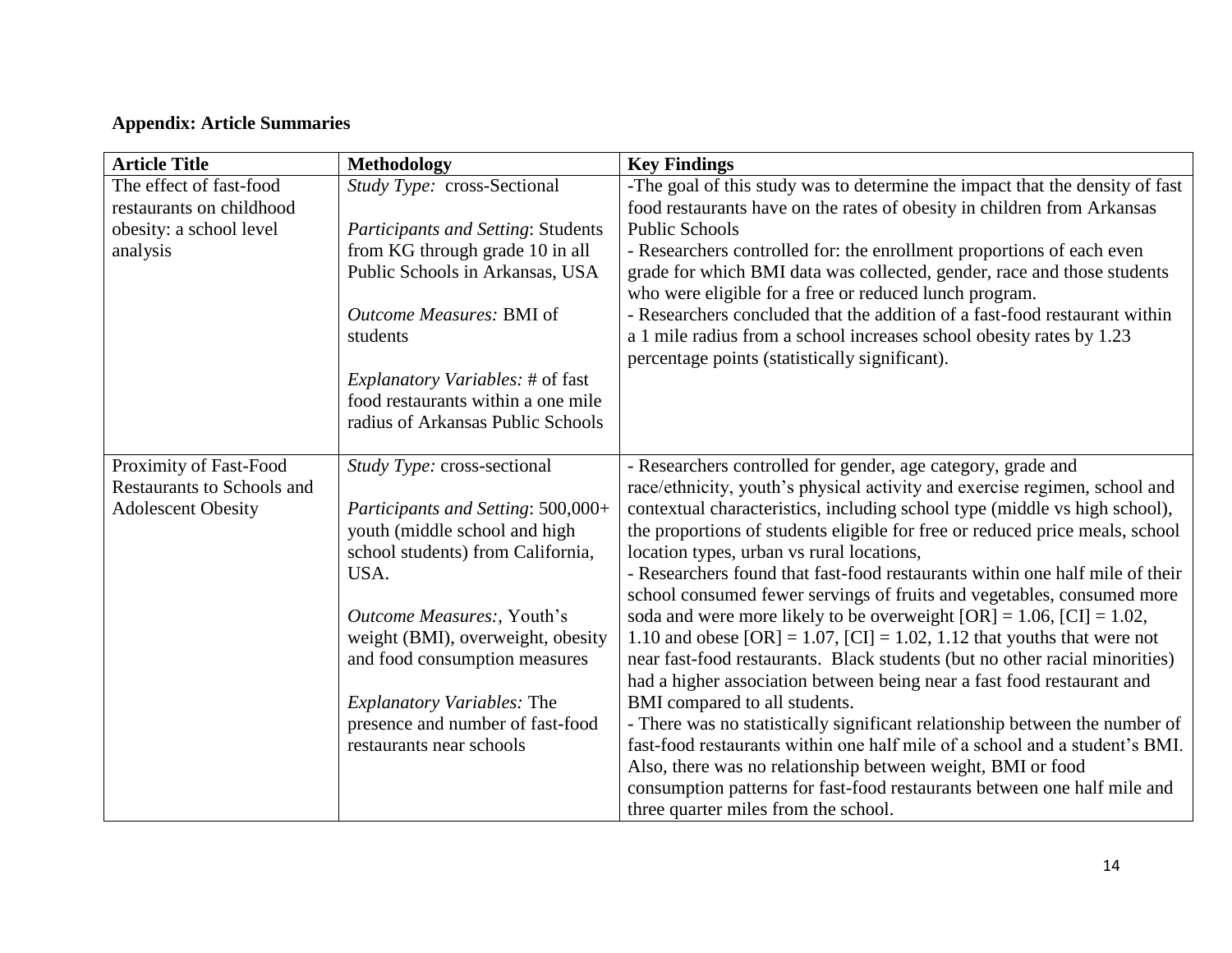| Do adolescents who live or    | Study Type: cross-sectional           | -Social demographic characteristics were self-reported by adolescent         |
|-------------------------------|---------------------------------------|------------------------------------------------------------------------------|
| go to school near fast-food   |                                       | participants, including their gender, age, race/ethnicity and measures of    |
| restaurants eat more          | Participants and Setting: 2724        | socioeconomic status and were controlled for.                                |
| frequently from fast-food     | racially and ethnically diverse       | - The # of fast-food restaurants within a 1600m network buffer of homes      |
| restaurants?                  | youth from 20 secondary schools       | was found to differ according to socio-demographic characteristics of        |
|                               | in Minneapolis/St. Paul,              | students. Analyses showed that Whites and Asians had 1.2 to 1.7 fewer        |
|                               | Minnesota, USA                        | fast food restaurants near their homes than Hispanic, Native American        |
|                               |                                       | and African American students ( $p<0.05$ ), even after adjusting for gender, |
|                               | Outcome Measures: fast food           | SES and grade level. Adolescents with lower individuals-level SES were       |
|                               | consumption patterns of               | more likely than others to have a higher number of fast food restaurants     |
|                               | adolescents                           | within 1600m of their home.                                                  |
|                               |                                       | - Adolescents living in census tracts with lower than the sample median      |
|                               | <i>Explanatory Variables: The</i>     | household income had on average 6.6 fast food restaurants within the         |
|                               | presence and # of fast food           | 1600m buffer zone, which was significantly higher than neighbourhoods        |
|                               | restaurants within 800, 1600 and      | with higher incomes $(4.8$ fast food restaurants) ( $p<0.0001$ ).            |
|                               | 3000m school and neighbourhood        | - Boys, but not girls from such areas with the highest numbers of fast food  |
|                               | buffer zones and                      | restaurants ate from fast food restaurants significantly more often that     |
|                               |                                       | those who had lower numbers of fast food restaurants in their                |
|                               |                                       | neighbourhoods.                                                              |
| <b>School and Residential</b> | Study Type: cross-sectional           | - Parent reported (for children) and self-reported (for adolescents) height  |
| Neighbourhood Food            |                                       | and weight were used to calculate age and gender specific BMI percentile     |
| <b>Environment</b> and Diet   | <b>Participants and Setting: 8226</b> | - Researchers controlled for gender, age, race/ethnicity, household size,    |
| Among California Youth        | children (aged $5-11$ ) and $5236$    | annual household income, parent's education and parent's BMI                 |
|                               | adolescents (aged 12-17) from         | - ArcMap, a geospatial program captured the location of student's schools    |
|                               | California, USA.                      | and homes. Researchers used a buffer of 0.1, 0.5, 1.0 and 1.5 miles from     |
|                               |                                       | these locations to assess the # and density of fast-food restaurants.        |
|                               | <b>Outcome Measures:</b>              | - No statistically significant associations were found for the consumption   |
|                               | - Self-reported consumption of        | patterns of children and adolescents and their proximity to a fast-food      |
|                               | fruits, vegetables, juice, milk,      | restaurant at either home or at school.                                      |
|                               | soda, high-sugar foods and fast       | - Researchers found no evidence to support the hypothesis that improved      |
|                               | foods among children and              | access to supermarkets, or reduced exposure to fast-food restaurants or      |
|                               | adolescents                           | convenience stores within walking distance, improves diet quality or         |
|                               | - BMI of children and adolescents     | reduces BMI among California youth.                                          |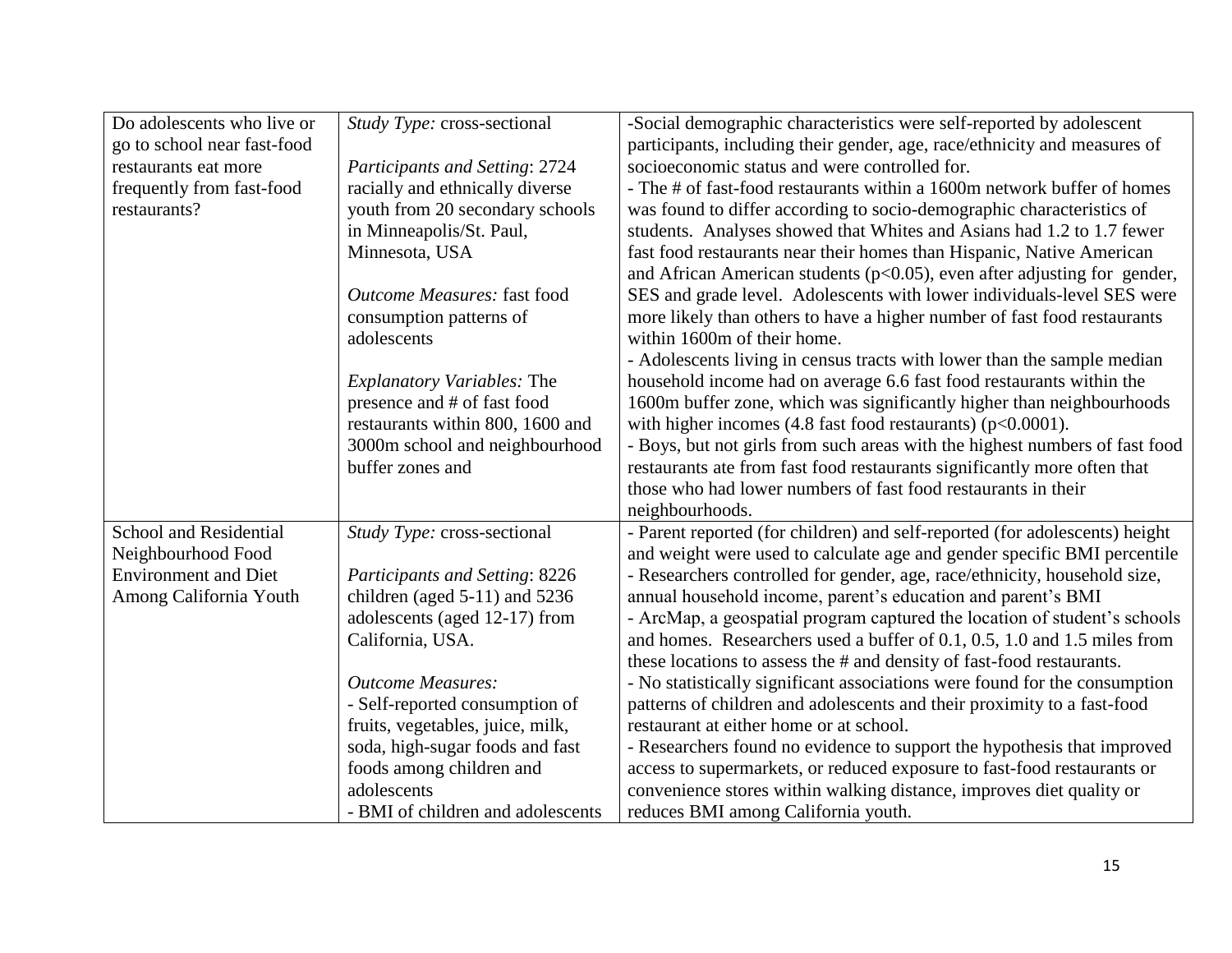|                                                                                                                   | <b>Explanatory Variables:</b><br>- Counts and density of fast-food<br>businesses (distinguishing fast-<br>food restaurants, convenience<br>stores, small food stores, grocery<br>stores and supermarkets within 0.1<br>to 0.5 miles from a youth's home<br>and school)                                                                                                                                                                                                                                                                                   |                                                                                                                                                                                                                                                                                                                                                                                                                                                                                                                                                                                                                                                                                                                                                                                                                                                                                                                                                                                                                                                                                                                                                                                                                                                                                   |
|-------------------------------------------------------------------------------------------------------------------|----------------------------------------------------------------------------------------------------------------------------------------------------------------------------------------------------------------------------------------------------------------------------------------------------------------------------------------------------------------------------------------------------------------------------------------------------------------------------------------------------------------------------------------------------------|-----------------------------------------------------------------------------------------------------------------------------------------------------------------------------------------------------------------------------------------------------------------------------------------------------------------------------------------------------------------------------------------------------------------------------------------------------------------------------------------------------------------------------------------------------------------------------------------------------------------------------------------------------------------------------------------------------------------------------------------------------------------------------------------------------------------------------------------------------------------------------------------------------------------------------------------------------------------------------------------------------------------------------------------------------------------------------------------------------------------------------------------------------------------------------------------------------------------------------------------------------------------------------------|
| Fast Food and Obesity: A<br>Spatial Analysis of in a large<br>United Kingdom Population<br>of Children Aged 13-15 | Study Type: longitudinal<br>Participants and Setting: 4827<br>adolescents who live within the<br>former Avon Region of the United<br>Kingdom. (Participants within the<br>Avon Longitudinal Study of<br>Parents and Children (ALSPAC)<br><b>Outcome Measures:</b><br>- Parent-reported consumption of<br>fast-food at age 13 again at age 15<br>- BMI SD score, body fat % and<br>obesity status<br><b>Explanatory Variables:</b><br>- Fast food accessibility score<br>(proximity and density of FF<br>restaurants)<br>- Fast food consumption patterns | - Data on participant dietary patterns were taken from a food frequency<br>questionnaire completed by the adolescent's mother or caretaker<br>- Researcher developed a formula, the "cumulative opportunities"<br>measure" to generate an accessibility score that takes into consideration:<br>the # of FF outlets within a given distance (density) and the walking<br>distance to the nearest FF restaurant (proximity)<br>- Fast-food consumption was associated with a 2% increase in body fat<br>percentage<br>- Deprivation was positively associated with being obese. Eating fast<br>food is associated with a 23% increase in being obese<br>- Higher fast-food accessibility, as measured by the accessibility score<br>was positively associated with increased consumption in two rural areas,<br>but negatively associated in regions to the North and South of Bristol.<br>- The rural area to the southwest of the study region with the positive<br>association is for the most part not deprived, although it is close to the<br>deprived town of Weston Super-Mare. The area in the north of the city of<br>Bristol with the negative association (i.e., higher access, lower<br>consumption) is more urban and densely populated, with higher<br>deprivation. |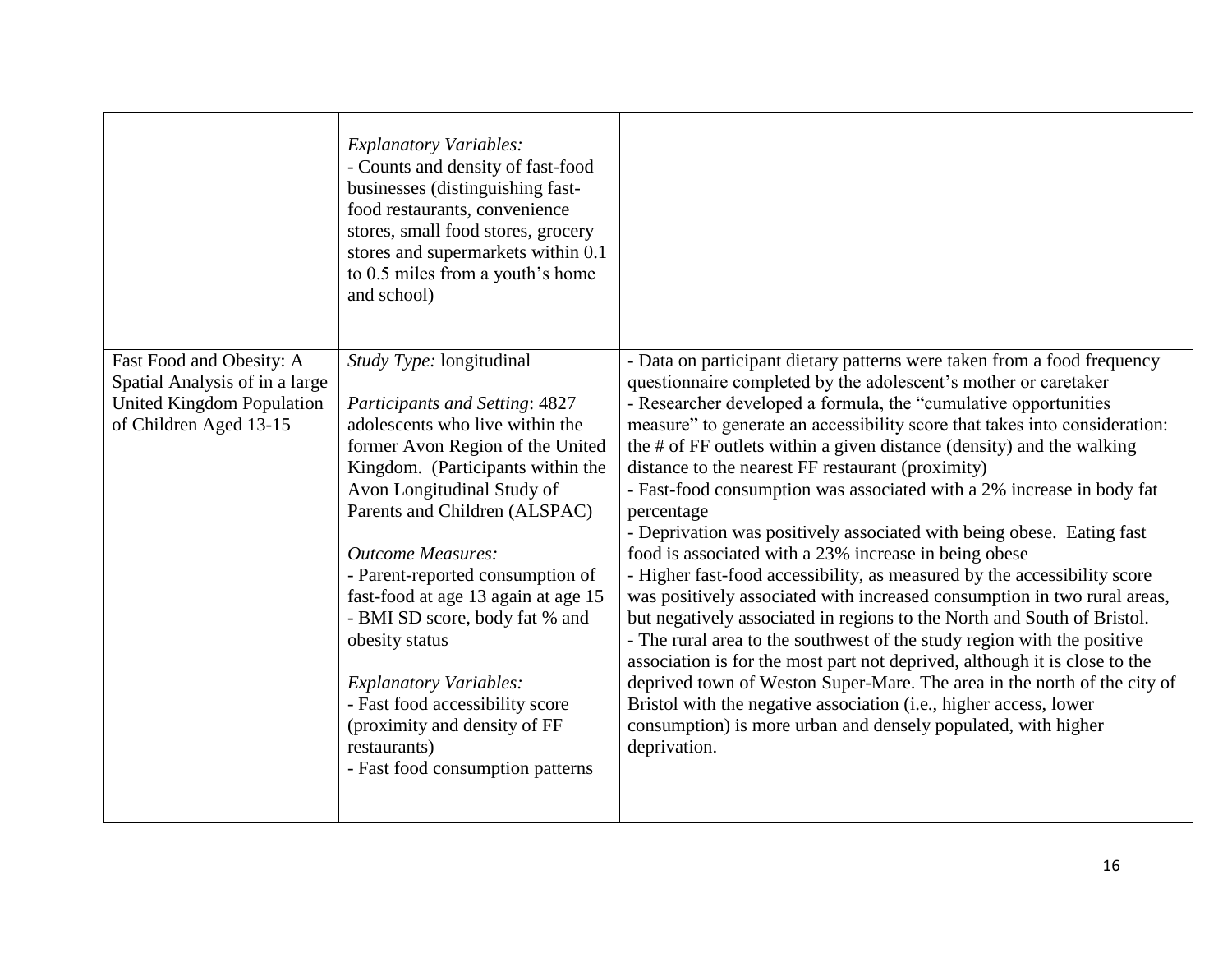| The Association between the<br>geography of fast food<br>outlets and childhood<br>obesity rates in Leeds, UK | Study Type: cross-sectional<br>Participants and Setting: 33594<br>children between the ages of 3-14<br>from Leeds in West Yorkshire, UK<br><b>Outcome Measures:</b><br>- The weight status of the child:<br>overweight, obese or normal<br>weight<br><b>Explanatory Variables</b><br>- The # of fast food outlets per area<br>(density) and the distance to the<br>nearest fast food outlet from a<br>child's home address (proximity) | - A deprivation score (index of multiple deprivation) was assigned to each<br>child by linking their home address postcode to their area of residence<br>- Results showed that there was a significant positive correlation between<br>the # of FF outlets and deprivation score, whereby children who lived in<br>more deprived areas had more FF outlets in their neighbourhood.<br>$(p<0.001)$ .<br>- There was no significant association between the distance to the nearest<br>FF outlet (proximity) and whether the child was obese or not. However,<br>there was a significant association between the # of FF outlets per<br>neighbourhood and the likelihood of being overweight or obese. |
|--------------------------------------------------------------------------------------------------------------|----------------------------------------------------------------------------------------------------------------------------------------------------------------------------------------------------------------------------------------------------------------------------------------------------------------------------------------------------------------------------------------------------------------------------------------|------------------------------------------------------------------------------------------------------------------------------------------------------------------------------------------------------------------------------------------------------------------------------------------------------------------------------------------------------------------------------------------------------------------------------------------------------------------------------------------------------------------------------------------------------------------------------------------------------------------------------------------------------------------------------------------------------|
| Local Food Outlets, Weight                                                                                   | Study Type: cross-sectional                                                                                                                                                                                                                                                                                                                                                                                                            | - To measure the quality of the local food environment, food outlets were                                                                                                                                                                                                                                                                                                                                                                                                                                                                                                                                                                                                                            |
| <b>Status, and Dietary Intake:</b><br>Associations in Children                                               | <b>Participants and Setting: 1669</b>                                                                                                                                                                                                                                                                                                                                                                                                  | classified into BMI-healthy, BMI unhealthy and BMI-intermediate<br>categories. Supermarkets and fruit and vegetable stores were classified as                                                                                                                                                                                                                                                                                                                                                                                                                                                                                                                                                        |
| Aged 9-10 years                                                                                              | children aged 9-10 years from 90                                                                                                                                                                                                                                                                                                                                                                                                       | BMI-healthy and takeout/fast-food outlets and convenience stores as                                                                                                                                                                                                                                                                                                                                                                                                                                                                                                                                                                                                                                  |
|                                                                                                              | schools within Norfolk, United                                                                                                                                                                                                                                                                                                                                                                                                         | BMI-unhealthy. Non fast food restaurants and other food shops were                                                                                                                                                                                                                                                                                                                                                                                                                                                                                                                                                                                                                                   |
|                                                                                                              | Kingdom                                                                                                                                                                                                                                                                                                                                                                                                                                | classified as BMI intermediate, as the available information was                                                                                                                                                                                                                                                                                                                                                                                                                                                                                                                                                                                                                                     |
|                                                                                                              |                                                                                                                                                                                                                                                                                                                                                                                                                                        | insufficient to place them in either of the other two categories                                                                                                                                                                                                                                                                                                                                                                                                                                                                                                                                                                                                                                     |
|                                                                                                              | <b>Outcome Measures:</b>                                                                                                                                                                                                                                                                                                                                                                                                               | - Results indicated that body weight was 1.3kg lower in children who had                                                                                                                                                                                                                                                                                                                                                                                                                                                                                                                                                                                                                             |
|                                                                                                              | -Bodyweight, BMI, waist                                                                                                                                                                                                                                                                                                                                                                                                                | availability of BMI-healthy outlets compared to those with no availability,                                                                                                                                                                                                                                                                                                                                                                                                                                                                                                                                                                                                                          |
|                                                                                                              | circumference, percentage body fat                                                                                                                                                                                                                                                                                                                                                                                                     | their BMI was 0.5kg/m squared lower, waist circumference was 1.3cm                                                                                                                                                                                                                                                                                                                                                                                                                                                                                                                                                                                                                                   |
|                                                                                                              | - Dietary intake                                                                                                                                                                                                                                                                                                                                                                                                                       | lower and percentage of body fat was 1.1% lower                                                                                                                                                                                                                                                                                                                                                                                                                                                                                                                                                                                                                                                      |
|                                                                                                              |                                                                                                                                                                                                                                                                                                                                                                                                                                        | - For those with availability of BMI-unhealthy outlets, body weight was                                                                                                                                                                                                                                                                                                                                                                                                                                                                                                                                                                                                                              |
|                                                                                                              | <b>Explanatory Variables:</b>                                                                                                                                                                                                                                                                                                                                                                                                          | 1.3kg higher, BMI 0.4kg/m squared higher, waist circumference was                                                                                                                                                                                                                                                                                                                                                                                                                                                                                                                                                                                                                                    |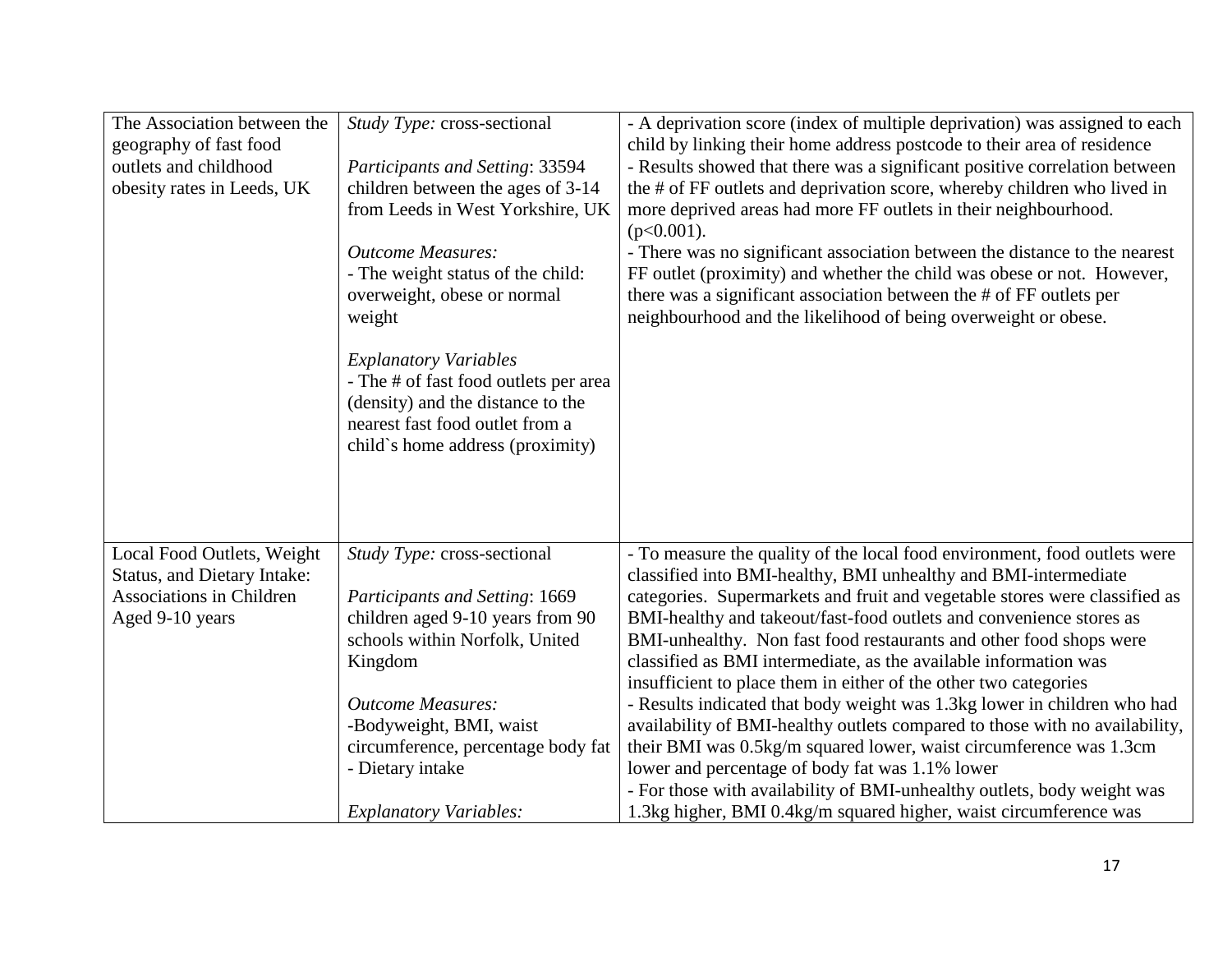| Obesogenic neighbourhoods:<br>the impact of neighbourhood<br>restaurants and convenience<br>stores on adolescent's food<br>consumption patterns | - The # of fast food outlets per area<br>(density) and the distance to the<br>nearest fast food outlet from a<br>child`s home address (proximity)<br>Study Type: cross-sectional<br><b>Participants and Setting: 810</b><br>grade 7 and 8 students from 21<br>elementary schools in London,<br>Ontario Canada<br><b>Outcome Measures:</b><br>-Children's diets – as measured by<br>the HEI<br><b>Explanatory Variables:</b><br>- Proximity and density of fast<br>food restaurants and convenience<br>stores within the proximity of a<br>child's home | 1.1cm higher and percentage body fat was 1% higher.<br>- However, there were no significant associations between the availability<br>of BMI-healthy, unhealthy and or intermediate outlets and prevalence of<br>overweight or obesity<br>- Children with availability of BMI-unhealthy outlets in their<br>neighbourhoods had diets containing more fizzy drinks ( $p=0.042$ ), and<br>noncarbonated "fruit" drinks (p=0.031). The inverse was true when<br>children had access to BMI-healthy food outlets<br>- The modified Healthy Eating Index (HEI) was used to asses<br>participant's overall diet quality<br>- Fast-food restaurants were defined as restaurants where one orders at a<br>counter and pays in advance for one's food<br>- Students whose homes were further than 1km from the nearest<br>convenience store had a higher HEI score than those who lived within<br>1km ( $p<0.05$ ). Students who attended schools that were further than 1km<br>from the nearest convenience store ( $p<0.05$ ) and fast food outlet $p<0.01$ )<br>had higher HEI scores than those whose schools were within 1km of such<br>establishments. Students attending schools with three or more fast-food<br>outlets within 1km had lower HEI scores than those with non in the<br>school surroundings $(p<0.05)$ .<br>- The distance from home to the nearest supermarket was not associated<br>with diet quality scores among the adolescents in our study. |
|-------------------------------------------------------------------------------------------------------------------------------------------------|--------------------------------------------------------------------------------------------------------------------------------------------------------------------------------------------------------------------------------------------------------------------------------------------------------------------------------------------------------------------------------------------------------------------------------------------------------------------------------------------------------------------------------------------------------|----------------------------------------------------------------------------------------------------------------------------------------------------------------------------------------------------------------------------------------------------------------------------------------------------------------------------------------------------------------------------------------------------------------------------------------------------------------------------------------------------------------------------------------------------------------------------------------------------------------------------------------------------------------------------------------------------------------------------------------------------------------------------------------------------------------------------------------------------------------------------------------------------------------------------------------------------------------------------------------------------------------------------------------------------------------------------------------------------------------------------------------------------------------------------------------------------------------------------------------------------------------------------------------------------------------------------------------------------------------------------------------------------------------------------------------------------------------|
| The role of local food<br>availability in explaining<br>obesity risk among young<br>school aged children                                        | Study Type: longitudinal<br>Participants and Setting: 11400<br>children in Kg through to grade 5<br><b>Outcome Measures:</b><br>-Children's BMI change over time                                                                                                                                                                                                                                                                                                                                                                                       | - On average, children's BMI percentile rankings grew over the course of<br>the elementary school years ( $Kg - Gr 5$ ), but this increase was notably<br>higher for poor, Black and Hispanic minority children compared to their<br>non-poor and white counterparts.<br>- In the year that children begin formal schooling, children who reside in<br>poor and non-white areas have greater access to fast-food establishments<br>and convenience stores in terms of density per land area. However, less                                                                                                                                                                                                                                                                                                                                                                                                                                                                                                                                                                                                                                                                                                                                                                                                                                                                                                                                                     |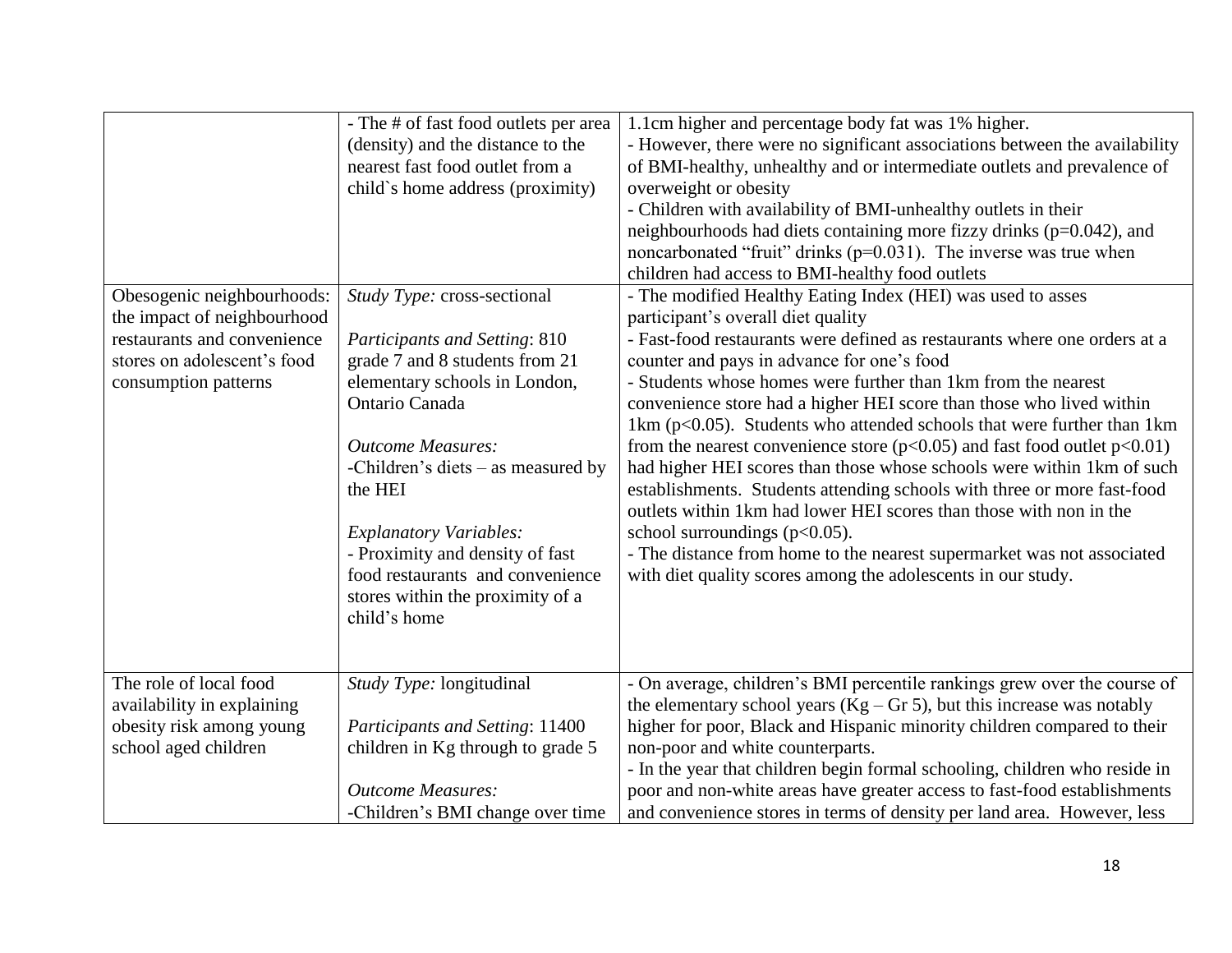|                                                      | <b>Explanatory Variables:</b><br>- The total number of outlets per<br>type per square mile in the tract<br>(density per land area<br>- The total # of store types or<br>restaurants per capita (density per<br>population) and the percent of<br>each establishment type out of all<br>food outlets found within the<br>neighbourhood (percent shares) | affluent and minority areas also have significantly greater access to food<br>establishments that are not linked to obesity risk, including large-scale<br>grocery stores and full service restaurants.<br>- The % of large-scale grocery stores out of all food establishments is<br>identical across neighbourhood poverty status and racial/ethnic<br>composition, whereas corner stores have a larger presence in poor and<br>non-white neighbourhoods.<br>- Results suggested that food outlet exposure holds no independent<br>relationship to child weight gain, even in the simplest model.<br>- All model results imply that children who experienced greater exposure<br>to fast-food or convenience food establishments in their home<br>neighbourhoods are no more likely to gain excess weight than their<br>counterparts who experience less exposure.<br>- Maternal education at the highest level was significantly protective of<br>weight gain over time in adjusted models, as well as income at the highest<br>levels (although not statistically significant at the 5% level). |
|------------------------------------------------------|--------------------------------------------------------------------------------------------------------------------------------------------------------------------------------------------------------------------------------------------------------------------------------------------------------------------------------------------------------|-----------------------------------------------------------------------------------------------------------------------------------------------------------------------------------------------------------------------------------------------------------------------------------------------------------------------------------------------------------------------------------------------------------------------------------------------------------------------------------------------------------------------------------------------------------------------------------------------------------------------------------------------------------------------------------------------------------------------------------------------------------------------------------------------------------------------------------------------------------------------------------------------------------------------------------------------------------------------------------------------------------------------------------------------------------------------------------------------------|
| Neighbourhood food<br>environments: are they         | Study Type: cross sectional                                                                                                                                                                                                                                                                                                                            | - Adjusting for gender, age and SES, adolescent's sugar sweetened<br>beverage intake was associated with residential proximity to restaurants                                                                                                                                                                                                                                                                                                                                                                                                                                                                                                                                                                                                                                                                                                                                                                                                                                                                                                                                                       |
| associated with adolescent                           | <b>Participants and Setting: 349</b>                                                                                                                                                                                                                                                                                                                   | (including fast food), convenience stores, grocery stores and other retail                                                                                                                                                                                                                                                                                                                                                                                                                                                                                                                                                                                                                                                                                                                                                                                                                                                                                                                                                                                                                          |
| dietary intake, food<br>purchases and weight status? | adolescents from Minneapolis/St.<br>Paul, USA                                                                                                                                                                                                                                                                                                          | facilities within the 800 and/or 1600m residential buffers.<br>- BMI and % body fat were positively associated with the presence of a<br>convenience store within 1600m buffer                                                                                                                                                                                                                                                                                                                                                                                                                                                                                                                                                                                                                                                                                                                                                                                                                                                                                                                      |
|                                                      | <b>Outcome Measures:</b><br>- BMI and %age body fat<br>- Dietary characteristics and food                                                                                                                                                                                                                                                              | - No significant association $(p<0.01)$ between energy, dietary fat, fruit and<br>vegetables, vegetables alone, or fast food and convenience store<br>purchasing and GIS variables.                                                                                                                                                                                                                                                                                                                                                                                                                                                                                                                                                                                                                                                                                                                                                                                                                                                                                                                 |
|                                                      | consumption patterns                                                                                                                                                                                                                                                                                                                                   | - Adjusted models indicate that sugar-sweetened beverage (SSB) intake<br>was negatively associated with distance from home to the nearest                                                                                                                                                                                                                                                                                                                                                                                                                                                                                                                                                                                                                                                                                                                                                                                                                                                                                                                                                           |
|                                                      | <b>Explanatory Variables:</b>                                                                                                                                                                                                                                                                                                                          | restaurant or grocery store, with greater distance associated with less                                                                                                                                                                                                                                                                                                                                                                                                                                                                                                                                                                                                                                                                                                                                                                                                                                                                                                                                                                                                                             |
|                                                      | - Distance to the nearest food                                                                                                                                                                                                                                                                                                                         | consumption. SSB consumption was also positively associated with food                                                                                                                                                                                                                                                                                                                                                                                                                                                                                                                                                                                                                                                                                                                                                                                                                                                                                                                                                                                                                               |
|                                                      | outlet (proximity)                                                                                                                                                                                                                                                                                                                                     | outlet density across a 800 and 1600m buffer.                                                                                                                                                                                                                                                                                                                                                                                                                                                                                                                                                                                                                                                                                                                                                                                                                                                                                                                                                                                                                                                       |
|                                                      | - # of food outlets within buffer                                                                                                                                                                                                                                                                                                                      | - BMI Z score and % body fat were positively associated with the                                                                                                                                                                                                                                                                                                                                                                                                                                                                                                                                                                                                                                                                                                                                                                                                                                                                                                                                                                                                                                    |
|                                                      | zones (density)                                                                                                                                                                                                                                                                                                                                        | presence of a convenience store within a 1600m residential buffer.                                                                                                                                                                                                                                                                                                                                                                                                                                                                                                                                                                                                                                                                                                                                                                                                                                                                                                                                                                                                                                  |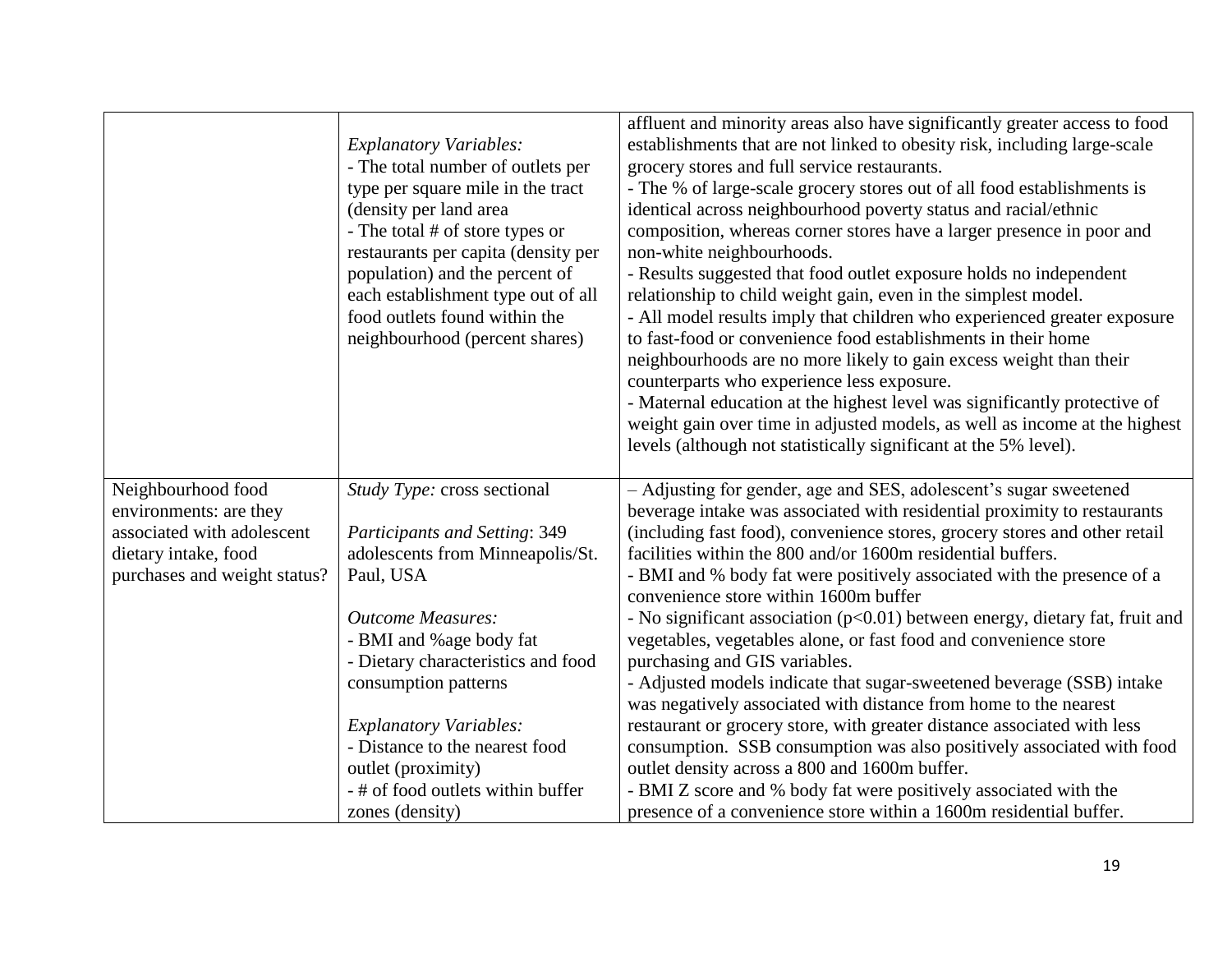| The Influence of<br>Neighborhood Food Stores<br>on Change in Young Girls'<br><b>Body Mass Index</b>                                                                                 | Study Type: Longitudinal Study<br>Participants and Setting: 353 girls<br>from four counties in the San<br>Francisco Bay Area, USA<br><b>Outcome Measures:</b><br>- BMI z-score change<br>- Risk of Overweight and/or obese<br><b>Explanatory Variables:</b><br>- Neighbourhood food stores<br>available per 1000 people<br>(neighbourhood food store<br>density) | - % body fat was negatively associated with the presence of a FF<br>restaurant within 800m, % body fats negatively associated with the<br>presence of any restaurant within 800m.<br>-Although many diet- and weight- related variables examined here were<br>not consistently associated with neighbourhood food environments<br>- examined the relationship between the presence of neighbourhood food<br>stores within a girl's neighbourhood and 3 year risk of overweight/obesity<br>and change in BMI in girls aged 6 or 7 years at baseline<br>- After adjustment for sociodemographic characteristics, availability of<br>convenience stores remained positively associated with girl's risk of<br>overweight and obesity over time.<br>- After adjusting for sociodemographic characteristics, the availability of<br>convenience stores was associated with a 0.13 unit increase in BMI z-<br>score over 3 years ( $p=0.05$ ). The availability of other types of<br>neighbourhood food stores was not significantly associated with girl's risk<br>of overweight or obesity, or BMI z score<br>- After adjusting for sociodemographic characteristics, the availability of<br>produce vendors/farmer's markets was marginally associated with a lower<br>risk of overweight or obesity. |
|-------------------------------------------------------------------------------------------------------------------------------------------------------------------------------------|------------------------------------------------------------------------------------------------------------------------------------------------------------------------------------------------------------------------------------------------------------------------------------------------------------------------------------------------------------------|----------------------------------------------------------------------------------------------------------------------------------------------------------------------------------------------------------------------------------------------------------------------------------------------------------------------------------------------------------------------------------------------------------------------------------------------------------------------------------------------------------------------------------------------------------------------------------------------------------------------------------------------------------------------------------------------------------------------------------------------------------------------------------------------------------------------------------------------------------------------------------------------------------------------------------------------------------------------------------------------------------------------------------------------------------------------------------------------------------------------------------------------------------------------------------------------------------------------------------------------------------------------------------------------------|
| <b>Linking Childhood Obesity</b><br>to the Built Environment: A<br>Multi-level Analysis of<br>Home and School<br>Neighbourhood Factors<br><b>Associated With Body Mass</b><br>Index | Study Type: cross-sectional<br><b>Participants and Setting: Students</b><br>$(n=1,048)$ aged 10-14 years at 28<br>schools in London, ON<br><b>Outcome Measures:</b><br>- BMI z-score<br><b>Explanatory Variables:</b><br>- The built environment and the<br>school watershed within 500m and                                                                     | - Investigators used network buffers at 500 m and 1000 m from the school<br>address, as well as an additional areal unit: the school "walkshed" to<br>assess the built environment around the school.<br>- The walkshed is the territory within a school's observed catchment area<br>that encompasses only those students living within walking distance, as<br>defined by the respective school boards<br>- The presence of public recreation opportunities within a 500 m network<br>distance of home was associated with lower BMI z-scores $(p<0.05)$<br>- The presence of fast-food restaurants within the school walkshed was<br>the only food environment variable that had a statistically significant<br>association with higher BMI z-scores among our sample children                                                                                                                                                                                                                                                                                                                                                                                                                                                                                                                  |